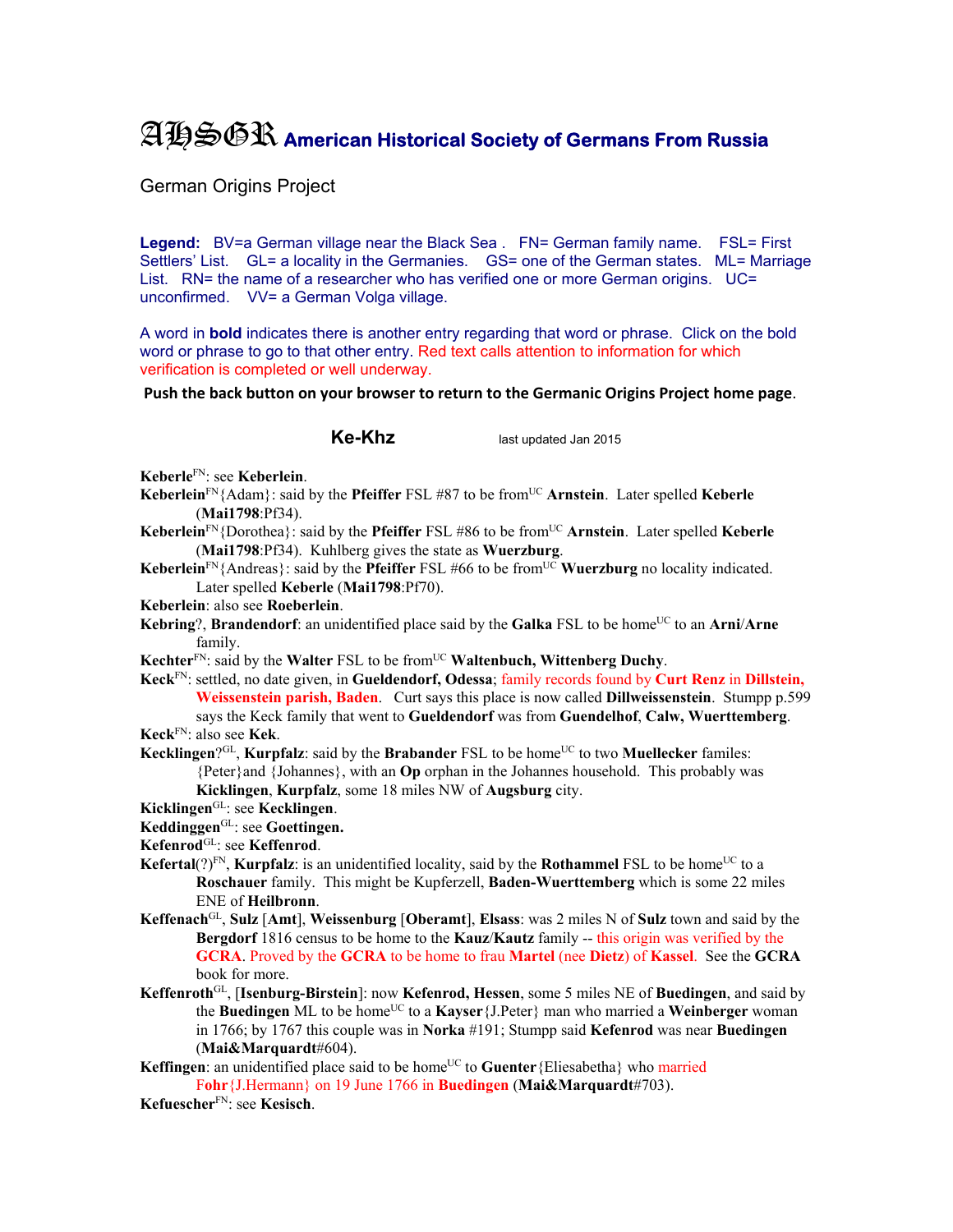- **Kegele**{Christoph+w+4c}: **Kulberg**26 said they were from<sup>UC</sup> **Wuerttemberg**. Not found in T or in any published FSL.
- **Kegler**FN: said by the **Orlovskaya** FSL to be a step-son living with the **Geidereich** family which would indicate that frau **Geidereich** was previously frau **Kegler**.
- **Kegler**?FN: also see **Flegler**.
- **Kehde**<sup>FN</sup>: said by the **Norka** FSL to be from<sup>UC</sup> **Hessen** (no locality mentioned).
- **Kehl**FN: said by the **Hildmann** FSL to be from<sup>UC</sup> Steinheim, with his Fuhr wife in the household. Spelled **Kiel** in 1798 (**Mai1798**:Hd9, 15, 16).
- **Kehl**FN: said by the **Warenburg** FSL to be from<sup>UC</sup> Anterlot?, [Hessen-]Darmstadt [Landgraviate]. For 1798 see **Mai1798**:Wr63.
- **Kehl**FN: also see **Klein**.
- **Kehl**FN: see **Wagner** of **Katharinenstadt** and **Wien**.
- **Kehl** FN: also see **Keil**.
- **Kehlmann**<sup>FN</sup>: said by the **Belowescher Kolonien** FSL to be from<sup>UC</sup> **Koenigsberg**.
- **Kehm**FN: the 1798 **Norka** census gives this as the maiden name of the wife of an Isenburger **Hartung** (**Mai1798**:Nr78).
- **Kehm**FN: also see **Gette** and **Kaehm**.
- **Kehrenbach**GL, **Hesse**: is some 12 miles SSE of **Kassel** city.
- **Keib/Keip**FN{Conrad}: arrived in **Russia** 4 July 1766 with wife {Anna}, 2 children, and a 50 yr-old sisterin-law {Anna}, said to be from **Fulda** (**Kulberg**1768). Not found in **Kulberg**. By20 June 1767 he with his **Resch** wife and 2 children had settled at **Hildmann** FSL #18, he said to be from<sup>UC</sup> **Salmuenster**, [**Fulda Bishopric**]. Spelled **Keip** in 1798 (**Mai1798**:Hd01).
- **Keib/Keis/Keip/Reip**{Jacob/Jacob Sr.}: a Lutheran farmer from **Zahmen**, **Riedesel** married **Schaaf**{Gertrauth} in **Buedingen** 10 May 1766; another source has him as **Reip**, and her as {Gertraudth} (**Mai&Marquardt**#628). **KS**138 says **Zahmen** was near **Lauterbach** and her as {Gertraud} and says **Altenschlirf** was near **Lauterbach**; **KS**153 has {Gertraut}. On 15 Sept 1766 **Keib**{Jacob & Gertruda} arrived in **Russia** said to be from **Riedesel** (**Kulberg**6338). Later in 1766 **Keip**{Jacob Sr.} in **Oranienbaum** took transport for the **Volga** (**T**3169). Found in no FSL. In 1798 {Jacob Sr.} was in **Hussenbach** with **Kniess**{Elisabeth}, a son and a daughter and some grandchildren (**Mai1798**:Hs73).
- **Keib/Keit**{Jacob}: a single Lutheran farmer from **Riedesel** arrived in **Russia** 15 Sept 1766 (**Kulberg**6339). Not found in **T** or in any published FSL. In 1798 he evidently was in **Hussenbach** listed as **Keit**{Jacob Jr.} with wife **Obermueller**{Katharina}, 3 children by her and 1 by his first wife (**Mai1798**:5).
- **Keibler**FN: see **Kifler**?.
- **Keier**FN: said by the **Norka** FSL to be the orphaned daughter of Johannes Keier living in the Mertz? household. I could not find her in **Mai1798**.
- **Keifer**FN: said by the **Katharinenstadt** FSL to be fromUC **Eisenheim, Wuerzburg**.
- **Keifer**<sup>FN</sup>: said by the **Kraft** FSL to be from<sup>UC</sup> **Meila**(?).
- **Keifer**{J.Michael}: Lutheran, fromUC either **Baden-Durlach Margraviate** or **Wuerttemberg**, arrived at **Schleswig city, Schleswig Royal Duchy** in June 1761. With wife {Magdalena} and son he last reregistered in **Denmark** in January 1765, later immigrating to **Riebensdorf** colony in **Woroesch** (**EEE** pp.472-473).
- **Keiger**{Eva}: Lutheran, fromUC **Baden-Durlach Margraviate** arrived at **Flensburg, Schleswig Royal Duchy** in July 1761. In May 1765 with wife {Eva} and 3 sons he requested permission to leave **Denmark** (**EEE** p.498). On 6 June 1765 she and her **Lauer** spouse {Eva} had a daughter baptized in **Luebeck** (**Mai&Marquardt**#1343). Later they were found listed in the church books of **Neu-Saratowka** colony near **St. Petersburg** (**EEE** p.498).
- **Keihm/Keim**<sup>FN</sup> said by the **Kautz** FSL to be from<sup>UC</sup> **Hamm-amt-Alzey**, **Kurpfalz.**
- **Keil**FN{J.Peter}: of Reformed faith, fromUC **Burchenau** (Baren(?)**-bei-Hehnsted-an-die-Bergstrasse**, arrived at **Viborg, Juetland Royal Province** in Oct 1759. With wife {Charlotta} (Lutheran) and 2 sons he last reregistered in **Denmark** in April 1763 (**EEE** p.470). By March 1765 they had settled in **Anton** FSL #28 which said he was fromUC **Heppenheim Oberamt**, **Kurmainz**. Volz says this family has Hessen origins. For 1798 see **Mai1798**:An2, 6, Lw29, 23.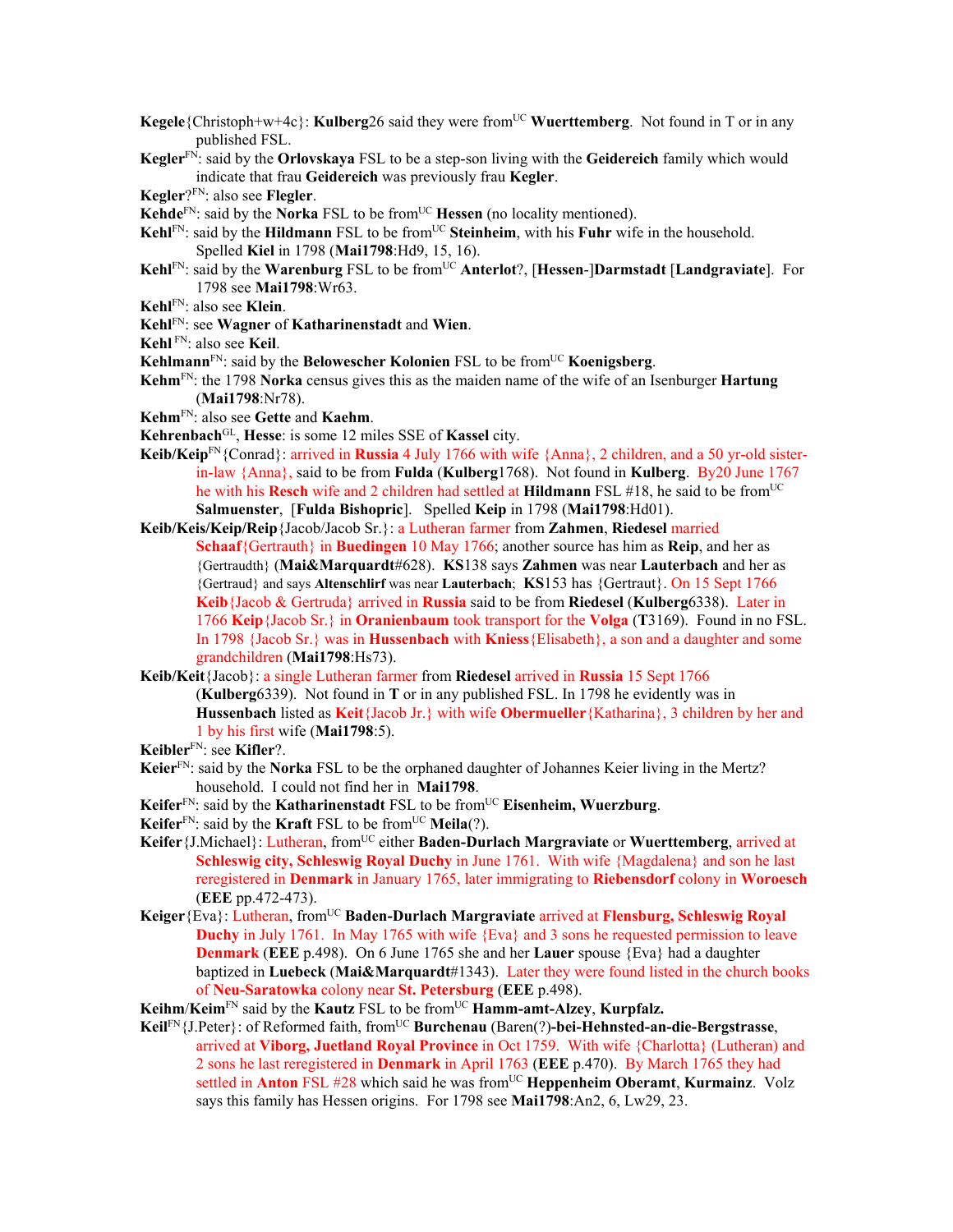- **Keil**FN: said by the **Belowescher Kolonien** FSL to be from<sup>UC</sup> Oschatz.
- **Keil**FN: said by the **Boregard** FSL to be fromUC **Haldorf**.
- **Keil**<sup>FN</sup>: said by the **Dietel** FSL to be from<sup>UC</sup> **Dordecken(?)**, **Kurpfalz**. For 1790 see **Mai1798**:Mv397.
- **Keil**<sup>FN</sup>: listed (#3) in the 1816 **Kassel** census and in **KS**:326 as coming from<sup>UC</sup> **Rot**, **Heidelberg** [Amt}, **Baden**. See the **GCRA** book for more.
- **Keil**FN: said by the **Leichtling** FSL to be from<sup>UC</sup> Alzey (no locality mentioned).
- **Keil**FN: said by the **Mueller** FSL to be from<sup>UC</sup> **Babenhausen**, **Darmstadt**.
- **Keil**FN: said by the **Phillipsfeld** FSL to be from<sup>UC</sup> **Frielingen**, [Hessen-Kassel Landgraviate]. The maiden name of frau Keil was given as **Karez**? in 1798 (**Mai1798**:Pp14).
- Keil<sup>FN</sup>{Katharina/Catharina}: from<sup>UC</sup> Buedingen she married in Buedingen 14 April 1766 **Appel**{J.Caspar} (**Mai&Marquardt**#529). He arrived in **Russia** 8 Aug 1766 with wife {Catharina}, he said to be fromUC **Dienheim** (**Kulberg**3252). As of 22 June 1767 the **Stahl-am-Karaman** FSL #48 recorded his then wife as **Pfeifer**{Katharina}. So are these two wives the same woman or not? My guess is, not.
- **Keil**FN: said by the **Straub** FSL to be from<sup>UC</sup> **Brandau**, [**Hessen-**]Darmstadt [Landgraviate]. For 1798 see **Mai1798**:Sr30,9 and 15.
- **Keil**<sup>FN</sup>: said by the **Susannental** FSL to be from<sup>UC</sup> **Kemel**, [**Katzenelnbogen County, Hessen-Kassel Landgr.**]. Spelled **Kehl** in 1767 (**T**4344-46). I could not locate them or any descendants in **Mai1798**.
- **Keil**{J.Georg & J.Eckard}: stepsons, born in 1751 and 1755 respectively, who left **Wettsaasen** near **Alsfeld** with their step-father **Ruehl**{Dietrich} (**KS**138 & 144). Found in no other available source.
- **Keil** FN: see **Kiehl**.
- **Keile**?FN: said by the **Neidermonjou** FSL to be a step-son in the **Schroeder**{Johann} household.
- **Keiler**FN: listed in the **Seelmann** FSL but no origin was given. Kuhlberg said they were from the **Fulda**  [**Bishopric**].
- **Keiler**FN: also see **Keller**.
- **Keilmann**<sup>FN</sup>{Johann,Conrad}: said by the **Boaro** FSL to be from<sup>UC</sup> **Iba**. In 1798 these two families were in **Meinhard** colony (**Mai1798**: Mn01, 18).
- **Keim**FN: said mistakenly by the 1816 **Glueckstal** census (**KS**:671, 326) to be fromUC **Feldstetten**, **Muensingen** [**Amt**], **Wuerttemberg**. Using **FHL**(1,569,074-5 and 1,469,082), the **GCRA** proved origin in **Reutlingen**, **Reutlingen Amt**, **Wuerttemberg**. See the **GCRA** book for more details.
- **Keim**FN: said by the 1816 **Kassel** census (#5, **KS**:685) to be from **Feldstetten**, **Muensingen** [**Amt**}, **Wuerttemberg**. Using **FHL**#1,190,246, the **GCRA** proved this origin. **KS**:326 mistakenly said this man went to **Glueckstal**. See the **GCRA** book for more.
- **Keim**FN: said by the **Messer** 1798 census to be the maiden name of frau **Willmann** (**Mai1798**:Ms65).
- **Keim**FN: also see **Heim**{Martin}.
- **Keim**FN: also see **Kaehm** and **Keihm**.
- **Keinberg**(?)<sup>GL</sup>, **Sachsen**: an unidentified place said by the **Katharinenstadt** FSL to be home<sup>UC</sup> to a **Knoll** family. This might be **Kemberg, Sachsen-Anhalt**, some 6 miles S of **Wittenberg** city.
- **Keip**: go to **Keib**.
- **Keis**: go to **Keib**.
- **Keiser**FN: see **Kaiser**.
- **Keit**: go to **Keib**.
- **Keitel**FN: see **Knittel**.
- Keiter<sup>FN</sup>: said by the Leichtling FSL to be from<sup>UC</sup> Seligenstadt (no locality mentioned).
- **Keitman**FN: see **Keytmann**.
- **Kek**FN: said by the **Lauwe** FSL to be fromUC **Ehring**, **Ansbach**. In 1798 the family name was given as **Keck** (**Mai1798**:Lw33).
- **Keksel**FN: see **Kexel**.
- **Keksholm**, [**Russia**]: nka Priozersk, some 77 miles N of St. Petersburg city centre, and said by the **Galka** FSL to be home<sup>UC</sup> to a **Kandelin** family.
- **Kel**?FN{Christina E.}: the 1798 **Norka** census gives this as the maiden name of **Bachmann**'s wife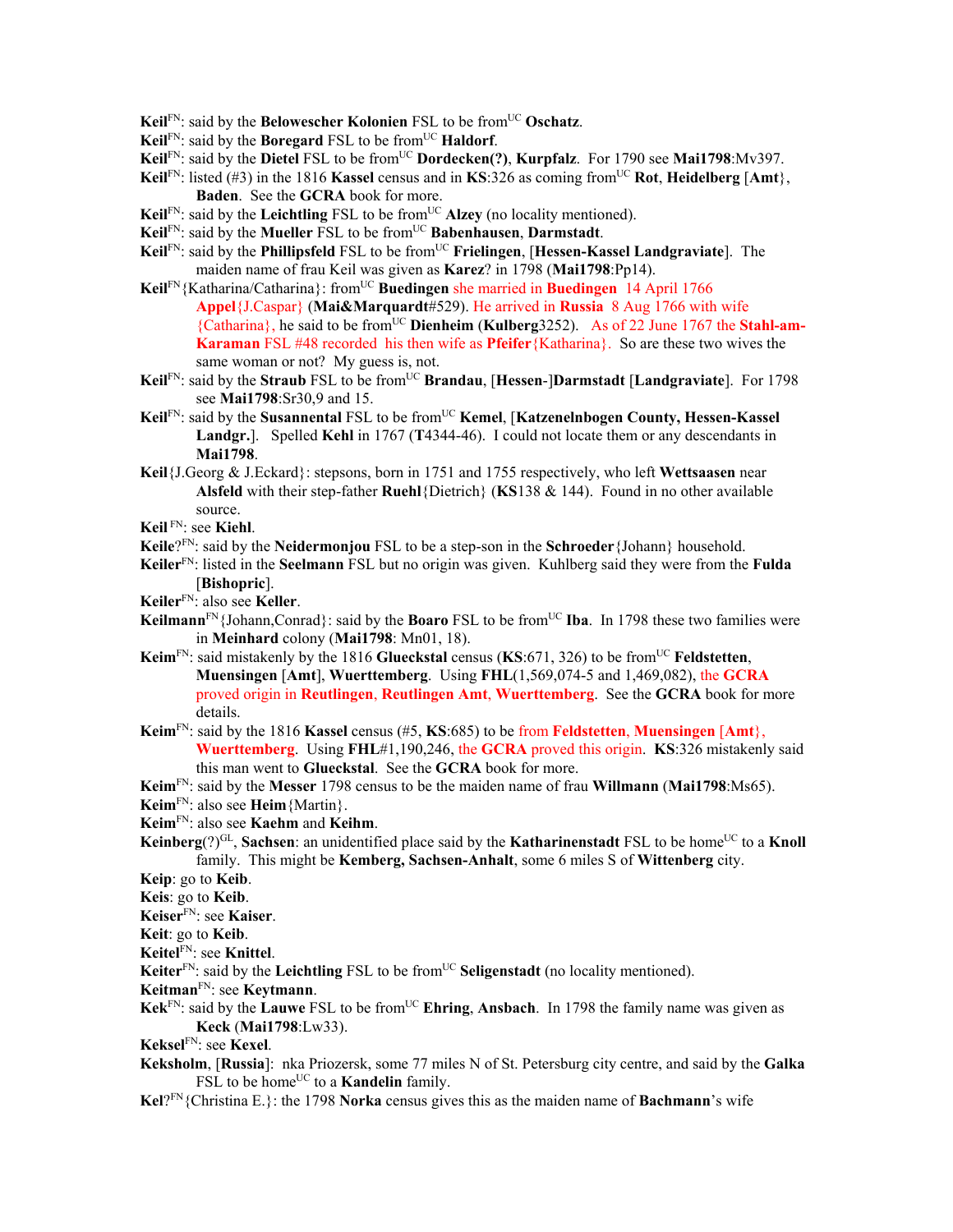(**Mai1798**:Nr67). Elsewhere Kel is said to be a mistake for **Kuhl**.

Kelber<sup>FN</sup>: said by the **Preuss** FSL to be from<sup>UC</sup> Burglengenfeld, Kurpfalz.

- **Kelber**<sup>FN</sup>: said by the **Rosenheim** FSL to be from<sup>UC</sup> **Kolb**, **dem Fuerstentum Waldeck**. I could not identify him or any descendant in **Mai1798**.
- **Kelberbein**?GL: an unidentified place said to have been home<sup>UC</sup> to **Koop** {Theobald} (**Lk**145), a probable first settler in **Zug**. Kuhlberg said this was in **Pfalz**.
- **Kelberdinger**?<sup>FN</sup>: said (no locality mentioned) by the **Neidermonjou** FSL to be from<sup>UC</sup> Eich I could not find this man in the 1798 censuses.
- **Kelbermater**FN: said by the **Pfeiffer** FSL to be fromUC **Raron**?, **Schweiz**.
- **Kelchart**?FN said by the **Huck** FSL to be from<sup>UC</sup> **Stolberg** (no locality mentioned).
- **Kelchner**FN: said by the **Enders** FSL to be a step-son living in the **Brant** household; the FSL said frau **Brant** [his likely mother] was said to be from<sup>UC</sup> **Neustadt**, **Wernburg**. I cannot find this Kelchner family in the 1798 Volga censuses.
- **Kelengar**GL: a varient spelling of **Gelnhaar** in the **Walter** FSL.
- **Kelesheim**?, **Kurmainz**: an unidentified place said by the **Seelmann** FSL to be home<sup>UC</sup> to a **Walter** family and possibly to a **Mensing**{Anton} orphan.
- **Kelgar**GL: a varient spelling of **Gelnhaar** in the **Walter** FSL.
- **Kelgin**(?)<sup>GL</sup>, **Strumbach**(?):an unidentified place said by the **Dobrinka** FSL to be home<sup>UC</sup> to a **Schueber** family.
- **Kelgor**GL: a varient spelling of **Gelnhaar** in the **Walter** FSL.
- **Kelheim**GS: Kelheim, **Bavaria** is some 12 miles SW of **Regensburg**. It was the orginial home in the 1100s of the Wittlesbach Dukes, who later came to control much of **Bavaria** and **North Rhine-Westphalia,** with scattered lands there centered on **Cologne** which for a very long time was under their control as well. It must be that one of their minor branchs called their lands around **Cologne**, Kelheim. It is here that most the localities said by the **Preuss** FSL to be in the state of Kelheim seem to be. Said (no locality mentioned) by the **Preuss** FSL to be home to a **Jungblut** family.
- **Kelheim**GL**,** [**Kur-**]**Bayern**: is some 12 miles SW of **Regensburg**. Said by the **Herzog** FSL to be home to **Glaser**, **Ortmann**, **Richmeier**, and, perhaps, **Wallborg** families.
- **Kelheim**, **Kurpfalz**: an unidentified place said by the **Hoelzel** FSL to be home<sup>UC</sup> to a **Brenauer** family.
- **Kelheim**?, **Mannheim**, [**Kurpfalz**]: an unidentified place said by the **Husaren** FSL to be home<sup>UC</sup> to a **Hoefner**/**Hoefer** family.
- **Kelhorn**<sup>FN</sup>: said by the **Urbach** FSL to be from<sup>UC</sup> **Hettstedt**, **Mansfield**[sic?]. I could not find them in **Mai1798**.
- **Kelhorn**<sup>FN</sup>: his wife was said (no locality mentioned) by the **Urbach** FSL to be from<sup>UC</sup> [**Isenburg**-]**Buedingen** [**County**].
- **Keligar**GL: a varient spelling of **Gelnhaar** in the **Walter** FSL.
- **Keling**GL: a varient spelling of **Gelnhaar** in the **Walter** FSL.
- **Kelker**FN{Balthasar}: according to the **Doenhof** FSL he was a brother of frau **Nuss**, Herr **Nuss** listed as being from<sup>UC</sup> **Isenburg**.
- **Kelker**<sup>FN</sup>{Margaretha}: according to the **Doenhof** FSL she was frau Nuss, Herr listed as being from<sup>UC</sup> **Isenburg**. Her brother {Balthasar} lived in the household.
- **Kelle**FN: see **Koelle**.
- **Kellenbach**GL, **Baden** [surely this was then in **Kurpfalz**, not **Baden**]: is some 3 miles NNE of **Kirn** (now in the **Rhineland-Palantinate**, and said by the **Buedingen** ML to be home<sup>UC</sup> to a **Bronn** man who in 1766 married a **Heinrich** woman; by 1767 this [**Bruhn**] couple was in **Norka**; Stumpp (**KS**123) said Kellenbach was near **Kirn**, **Pfalz** (**Mai&Marquardt**#702).
- **Kellenbach**<sup>GL</sup>, **Kurmainz**: said by the **Goebel** FSL to be home<sup>UC</sup> to **Stamm**, and possibly **Gabel**, **Hammel** and **Trinak** families. The only Kellenbach I can find is some 19 miles WSW of **Bingen**, **Rhineland-Palatinate**, and then surely should have been **Kurpfalz**, not **Kurmainz**, and would be the same place as the previous entry.
- **Kellenbach**GL, **Simmern Kreis, Preussen Rheinland**: is some 9 miles S of **Simmern** city, and may have been homeUC to the **Schuetz** family that went to **Glueckstal** via **Tscherwenka**, **Hungary**. The **GCRA** also proved this place the origin of the **Miller/Mueller**{G.Peter, Heinrich, J.Philip} family that settled in **Kassel** and of the **Pleisch**/**Pleiss**/**Pleinis**/**Pleim** and **Krain**/**Krein**/**Grein**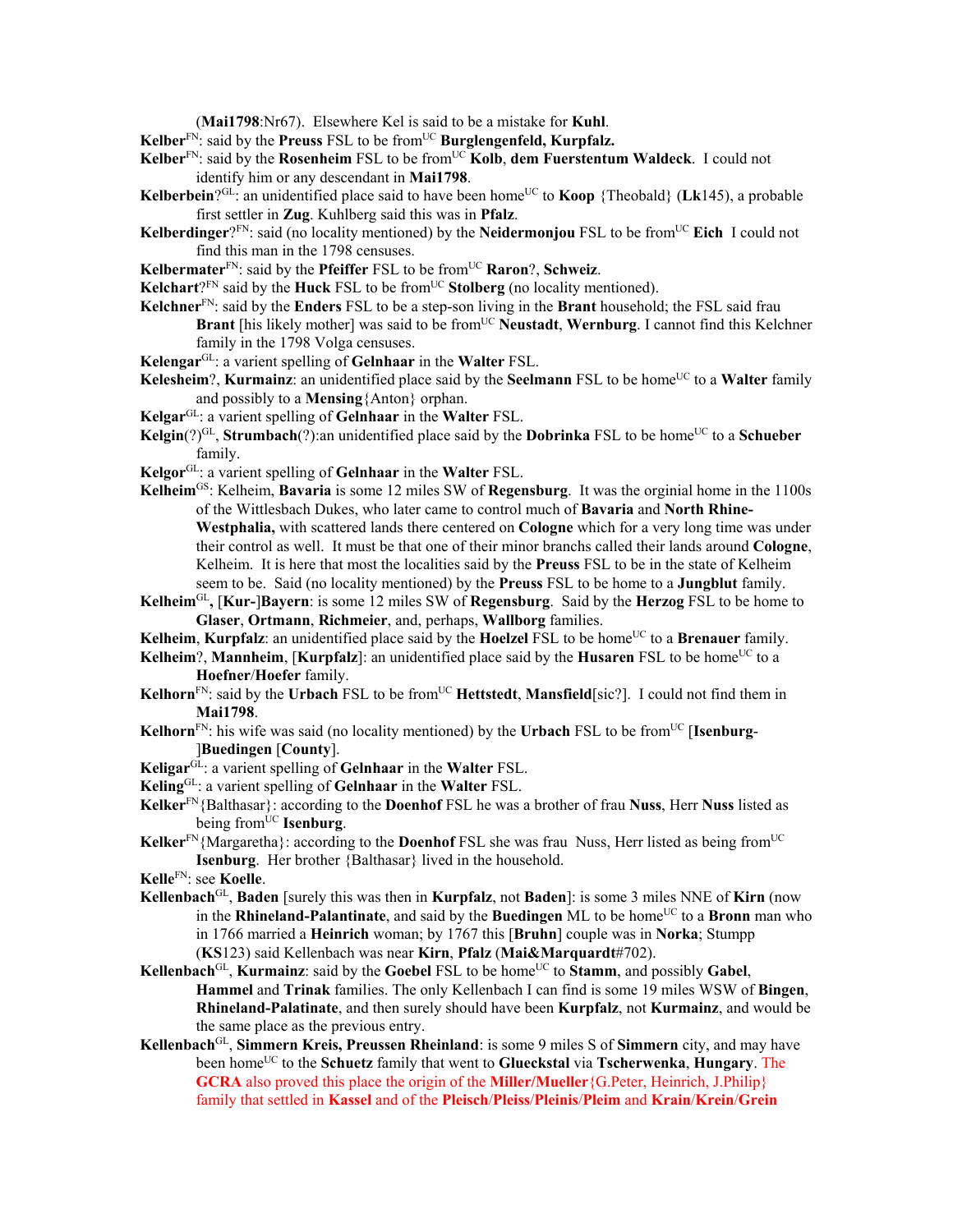families that settled in **Neudorf**. See the **GCRA** book for more detail. This was the same place as the previous two entries, except over 40 years later.

- **Keller** {J.Heinrich}<sup>FN</sup>: said by the **Balzer** FSL to be from<sup>UC</sup> **Isenburg** (no state or locality identified). For 1798 see **Mai1798**:Bz17 and possibly 10? and 45?.
- **Keller**{Margareta}<sup>FN</sup>: said by the1798 **Balzer** census to be the maiden name of frau **Faust**{Conrad Jr} (**Mai1798**:Bz73).

**Keller** {J.Heinrich}<sup>FN</sup>: said by the **Balzer** FSL to be from<sup>UC</sup> **Isenburg** (no state or locality identified).

- **Keller**{Georg Michel}: fromUC **Niederhofen, Brackenheim Amt, Wuerttembereg**, arrived at **Flensbureg, Schleswig Royal Duchy** in June 1762 as the farmhand of **Bleymeier**{Christian}. He married {Elizabeth} the widow of **Ziegler**{J.Georg}. In June 1763 they, including her Ziegler sons were given permission to leave **Denmark**. By April 1765 they were settled in **Dobrinka** FSL #22a & 22 which said he was from<sup>UC</sup> Niederhof, Wittenberg.
- **Keller**FN{Georg}: said by the **Doenhof** FSL to be fromUC **Niederhof**, **Wittenberg**.
- Keller<sup>FN</sup> {J.Jakob}: mistakenly said by the 1816 **Glueckstal** census (KS:670) to be from<sup>UC</sup> Mothern, **Weissenberg** [**Amt**], **Elsass**, and mistakenly said by **KS**:326 to be fromUC **Leimersheim**GL, **Germersheim** [**Amt**], **Pfalz**. Using **FHL**(1,056,860), the **GCRA** proved origin in **Schlierbach**, **Goeppingen** [Amt], **Wuerttemberg**. His **Stotz** wife is is suspected by the **GCRA** to be from<sup>UC</sup> **Wollishofen**, **Zurich** [**Amt**], **Schweis**. See the **GCRA** book for more details.
- **Keller**FN{Heinrich, Jakob, Peter}: these actually were **Kessler** men incorrectly listed as **Keller** men in the 1816 **Glueckstal** census (**KS**:671, 674, 327)`.
- **Keller**FN: arrived in South Russia in 1819; later these three families settled in **Gueldendorf, Odessa**; family records found by **Curt Renz** in **Gondelsheim, Bruchsal Oberamt, Baden**.
- Keller {frau Berkirchert}<sup>FN</sup>: both using FHL#1,184,780-1 was proven by the GCRA to be from Hausen**an-der-Zaber**, **Brackenheim** [**Amt**], **Wuerttemberg**. See the **GCRA** book for more.
- **Keller**<sup>FN</sup>{Johannes}: said by the **Keller** FSL to be from<sup>UC</sup> Gunsbach, **Kurpfalz**. Spelled **Keiler** in 1798 (**Mai1798**:Bn75).
- Keller<sup>FN</sup>{Konrad H.}: said by the **Krasnoyar** FSL #38a to be from<sup>UC</sup> Alsfeld, Darmstadt.
- **Keller**FN{Nicolaus}: said by the **Krasnoyar** FSL #30 to be fromUC **Isistadt**(?), **Brandenburg**.
- **Keller**FN{Konrad and Martin}: said by the **Krasnoyar** FSL #48 & #47 to be fromUC **Laubach**. According to the **Woehrd** ML {Martin} was fromUC **Dobesrieth** and married a **Brunner** woman in 1766 (**Mai&Marquardt**#821)
- **Keller**FN{Jacob}: said by the **Leitsinger** FSL to be fromUC **Obernhausen**, **Kurtrier**. Spelled **Keiler** in 1798 (**Mai1798**:Sm25, Hz39).
- **Keller**<sup>FN</sup>{Peter}: said by the **Norka** FSL to be from<sup>UC</sup> **Isenburg** (no locality mentioned). For a possible 1798 entry see **Mai1798**:Nr3.
- **Keller**FN: the 1798 **Norka** census gives this as the maiden name of the wives of two Isenburger **Derr** men (**Mai1798**:Nr19, 44).
- **Keller**FN: the 1798 **Norka** census gives this as the maiden name of the wife of an Isenburger **Frank** (**Mai1798**:Nr176).
- **Keller** {J.Heinrich}<sup>FN</sup>: listed in the 1772 **Pobochnaya** first settlers' list (pb26) with no origin mentioned; possible descendants are at **Mai1798**:Ps23,71 and 76.
- **Keller**{A.Dorothea}<sup>FN</sup>: listed in the 1772 **Pobochnaya** first settlers' list as the wife of **Schlegel**{Franz} (pb15).
- **Keller**<sup>FN</sup>{Georg}: said by the **Seewald** FSL to be from<sup>UC</sup> **Dirmstein**, **Worms**.
- **Keller**FN: said by the 1798 **Warenburg** census to be the maiden name of frau **Andreas**.

**Keller**{Barbara}FN: a possible early settler of **Zuerich** this widow left in 1790 (**Mai1798**:Mv3087). In 1767 she may be listed as (**T**5303??).

- **Keller** {Georg}: **KS**:82 and 138 say this party of 6 from<sup>UC</sup> **Winterberg** (which Stumpp noted was in **Westfalen**) in 1764 was sent on to the **Saratov** area as part of the group of colonists transported under the command of Captain Paykul and Cornet Rehbinder. I have not found them in any published FSL.
- **Keller**{Caspar}: married **Meissner**{Elisabeth} 18 June 1766 in **Rosslau** {**Mai&Marquardt**#1021). **KS**138 & 145 have the wrong year: 1765. **KS**145 has {Elisabeth Maria}. Not found in any later source.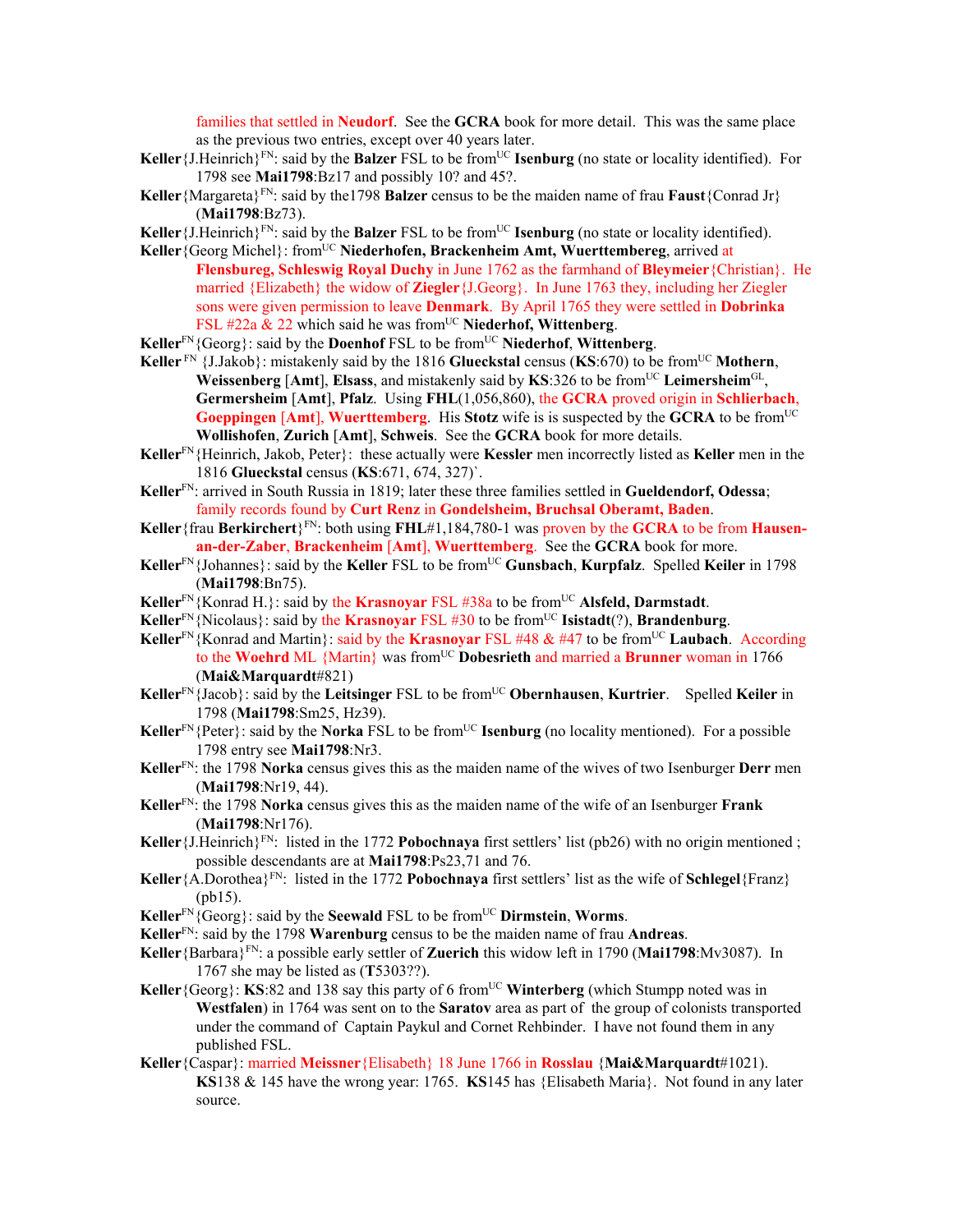**Keller**{J.Martin}: **KS**138 says he was from **Lardenbach** near **Giessen**.

**Keller**{Konrad Martin}: **KS**138 says he was from **Laudenbach** near **Witzenhausen**. Not found in any available source.

**Keller**FN: this family name was found recorded in **Tann** marriage records 1762-1767; see **Flegel** trip.

**Keller**FN see also **Hessler**, **Kahler** and **Koehler**.

- Keller<sup>GL</sup>: an unidentified place said by the **Louis** FSL to be home<sup>UC</sup> to a **Schaefer**<sup>F</sup> family. There are at least six Kellers in Germany.
- **Keller**?, [**Kur**-]**Brandenburg**: is 56 km NNW of **Berlin** city centre and was said by the **Schaefer** FSL to be home<sup>UC</sup> to the widow of **Mueller**{Johann}41 and so possibly may hve been home<sup>UC</sup> to **Mueller**{Johann} himself.
- **Keller**VV: (aka **Krasnorynovka** and **Krasnorynowka**) is a Catholic German village founded in 1766 on the eastern side of the Volga. It was completely destroyed by the Kirghiz in 1774. Many of its survivors went to **Neu-Kolonie**. For several of the surviving families I have indicated where members were in 1798. The Keller FSL is now published in Pleve, Einwanderung …, vol. II, pp. 341-357. According to this, the first settlers were from the following places, *italics indicate information from the Kuhlberg list,* with the family names shown here in parens. Other spellings of family names, usually from later sources are in square brackets. {Adam} indicates that there were more than one of a family name listed in the FSL, and the given name of this one was Adam. Verified origin information is in red. The number after the family name is their FSL household number:

from **Allendorf**, **Kurmainz**: (**Guntherom**48);

from **Bettenhausen**?, **Kurmainz**: (**Riebel**[**Ruppel**]3);

from **Bissersheim**, **Kurmainz**: (**Degass**67);

from **Bodenheim**, **Kurmainz**: (**Bernhardt**39, **Grollmann**28, **Hahn**{Jacob}31,

**Kloster**{Johannes}32, **Schippert**[**Schipper**]27, and possibly **Fell**27a);

from **Bommersheim**, **Kurmainz**: (**Schmidt**{Johannes}46, {Lorenz}47);

from **Bruchhausen**, **Kurpfalz**: (**Bracht**2, and possibly **Richelhof**2a);

from **Calbach**, **Kurmainz**: (**Adam**49, and possibly **Diel**{Karl and Katharina}49a);

- from **Gauersheim**, **Kurpfalz**: (**Thomas**{Heinrich}52);
- from **Gross Winterbach**?, **Kurpfalz**: (**Koch**35, **Schmidt**{Michael}38);

from **Gunsbach**, **Kurpfalz**: (**Keller**[**Keiler**]1);

from **Hattersheim**, **Kurmainz**: (**Hahn**{Friedrich}18, **Hesser**11, **Philipp**33, **Walter**10, and possibly **Jost**11a and **Leindecker**33a);

from **Hausen**, **Hessen**-**Kassel**: (**Gerlach**20);

from **Heimbach**, **Wuerttemberg**: (**Mueller**{Herman}9);

from **Heimerdingen**, **Wuerttemberg**: (**Hahn**{Gottfried}23, and possibly **Fritz**23a);

from **Hesseneck**?, **Kurmainz**: (**Werner**8);

- from **Horn**, **Kurmainz**: (**Heinrich**15);
- from **Ingelheim**, **Stein**: (**Walter**{Maria Eva}75);
- from **Kaiserslautern**: (**Bohn**13, **Heisser**14);

from **Kaltenborn**, **Kurpfalz**: (**Bellmann**42);

from **Kamberg**, **Kurtrier**: (**Pauly**71);

from **Kammerstein**, **Kurpfalz**: (**Job**61);

from **Kempton**, **Kurmainz**: (**Bleitz**[**Blaits**]{Peter}29, {Adam}30);

from **Kettenbach**, **Hesse-Kassel**: (**Burgholz**43);

from *Koeln*: (**Spithof**[**Spaedter**]61a);

from **Koenigshofen**, **Nassau**: (**Gorgie**41, and possibly **Riegelhof**41a);

from **Kolheim**?, **Kurmainz**: (**Ulrich**45);

from **Konstanz**: (**Eklich**?63);

from **Konz**, **Kurtrier**: (**Folop**?24);

from **Kottenheim**, **Bassenheim**: (**Ebers**22, **Fischer**{Nicolaus}16, {J.Heinrich}56, **Rau**21, and possibly **Rauch**22a, and **Riegelhof**16a);

from **Kurmainz**: (**Jbel**17);

from **Kutonin**?, *Mainz*: **Acqua**[**Aqua**]64;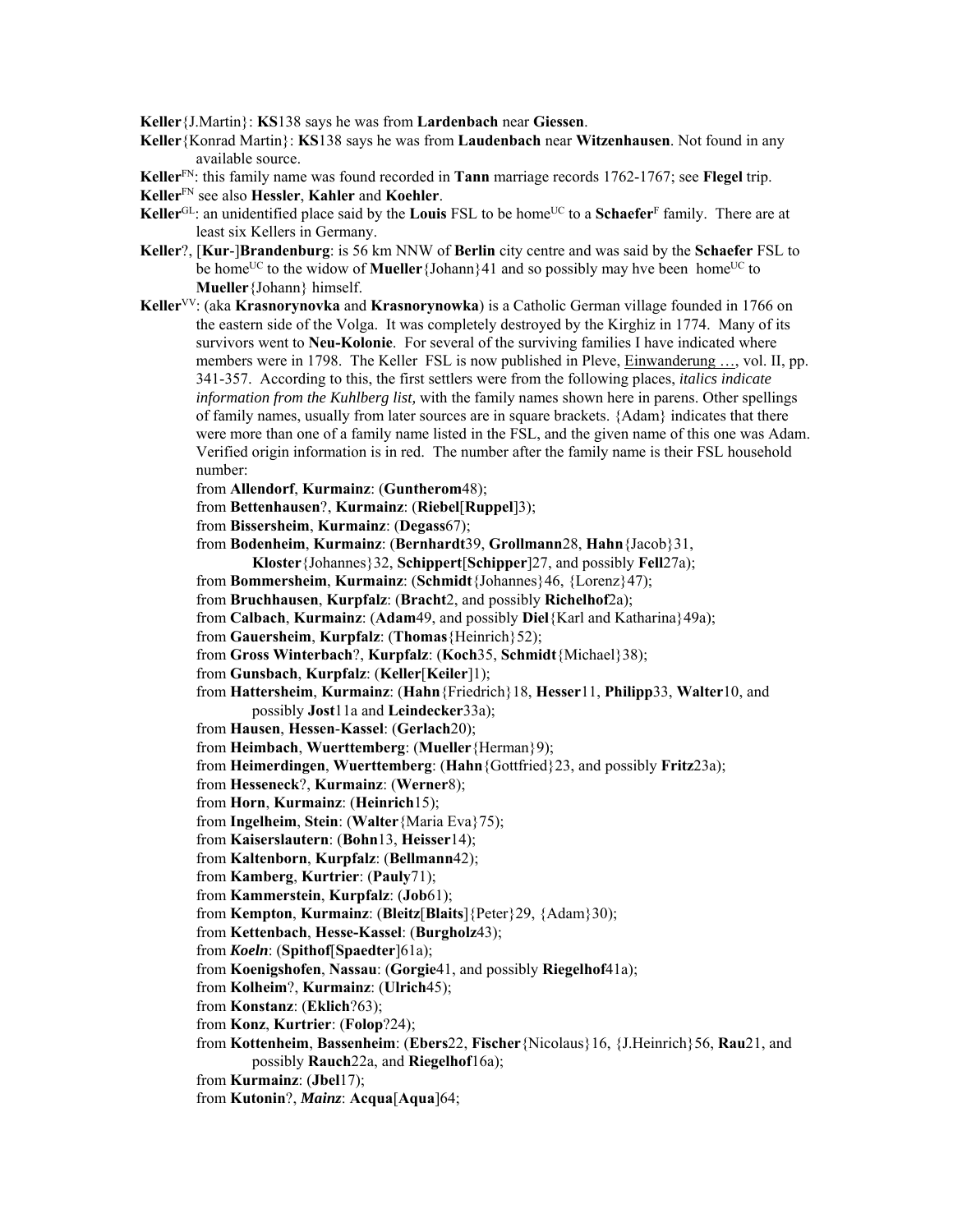from **Laubenheim**, **Kurmainz**: (**Martin**4, **Philipp**{Adam}5); from **Mainz**: (**Herwig**[**Herrwig**]50); from **Merzig**, **Kurtrier**: (**Hoffmann**[**Hof**]37, and possibly **Knapp**37a); from **Milchenbach**?, **Westfalen**: (**Schulz**60); from **Muehlenbach**: (**Klotz**{Heinrich}53); from **Muenchen**: (**Hasselwanter**62); from **Neulussheim**, **Kurmainz**: (**Leichner**12); from **Nuernberg**: (**Holzer**73); from **Oberhofen**, *Mainz*: (**Fletschinger**40); from **Oberursel**, **Kurmainz**: (**Birsack**[**Biersack**]{Johannes}58, {Philipp}72); from **Offenbach**, **Isenburg**: (**Mathius**26); from **Oftersheim**?, **Kurmainz**: (**Gebhard**6); from **Reifenberg**, **Bassenheim**: (**Brendel**7, **Fischer**{Barbara}70, **Waldschmidt**68); from **Rothenbach**, **Kurmainz**: (**Diel**{Johannes}51); from **Scheer**?, **Oesterreich**: (**Wenzel**{Christian}44); from **Schlechtenwald**?, **Boehmen**: (**Heckmann**?55); from **Schwassing-bei-Muehle**, *Boehmen*: (**Schindler**65); from **Sponsheim**?, **Kurfalz**: (**Lemrich**57 and possibly **Kastell**57a); from **Strassburg**: (**Girdwar**36 and possibly **Kloster**{David}36a); from **Tunbahc**?, **Kurtrier**: (**Ochs**25); from **Unknown**: (**Jserloh**9a, **Wenzel**{Kaspar}74); from **Urlichstadt**?, **Darmstadt**: (**Muehlhaus**[**Muehlhausen**]54, and possibly **Thomas**{Konrad}54a); from **Villmar**, **Kurtrier**: (**Schaf**59, and possibly **Brehn**[**Brehm**]59a); from **Walensheim**?, **Wuerzburg**: (**Hahn**{Kaspar}66); from **Welshofen**?, **Kurpfalz**: (**Scherer**{Antonette}19, **Schwarz**69); from **Westhofen**, **Kurpfalz**: (**Scherer**{Johannes}34). **Kellergasse**<sup>GL</sup>: an unidentified place said to be home<sup>UC</sup> to the **Steinmarck** woman who married **Schmidt**{Matthias} (**Mai&Marquardt**#607). **Kellermann**<sup>FN</sup>: said by the **Kano** FSL to be from<sup>UC</sup> **Anhalt- Zerbst** (no locality mentioned). For 1798 see **Mai1798**:Kn31. **Kellermann/Keltermann/Koehlermann**{J.Georg}: married **Wagner**{Johanne M.} in **Rosslau** 9 April 1766 (**Mai&Marquardt**#935). **KS**138 has the wrong year: 1765. Later in 1766 **Keltermann**{Georg & Johanna M.} took transport in **Oranienbaum** for the **Volga**, on which trip a daughter was born and died (**T**5677-5679). Not found in any available later source. They may be **Koehlermann**{Johann & Johanna} who with a year-old daughter had settled at **Schuck** FSL #15, he said to be from **Suhl, Sachsen**. Not found in **Mai1798**. Kellfuss<sup>FN</sup>: said by the Graf FSL to be from<sup>UC</sup> Kahla, Sachsen. Later spelled **Hellfuss** and **Delfuss** (**Mai1798**:Gf41). **Kellhausen**<sup>GL</sup>, Free Republic: said by the Walter FSL to be home<sup>UC</sup> to a Kimmel family. The Walter **Research Group** identified this as **Gelnhausen**. **Kellner**FN: see **Kelner. Kelner/Koelner/Kellner**?<sup>FN</sup>: said by the **Preuss** FSL to be from<sup>UC</sup> **Kur Trier** (no locality mentioned).  $Kelor(?)<sup>GL</sup>$ , **Friedberg**: an unidentified place said by the **Kraft** FSL to be home<sup>UC</sup> to a **Beckel** family. **Keltel**FN: said by the 1798 **Schwed** census to be the maiden name of frau **Mueller**{J.Heinrich} (Sw27). **Kelltermann**: go to **Kellermann**. **Kelzhaus** $(?)^{GL}$ , **Kurpfalz**: an unidentified place said by the **Dobrinka** FSL to be home<sup>UC</sup> to a **Schnieder** and perhaps an **Erlich** family. **Kemann**FN said by the **Frank** FSL to be fromUC **Fahrt** (?), **Hannover. Kembel/Kempel**<sup>FN</sup> {Konrad}: said by **Kuhlberg3122** and the **Huck** FSL to be from<sup>UC</sup> **Isenburg** (no locality mentioned; country not identified). **Kemberg** $(?)$ /**Kimberg** $(?)$ <sup>GL:</sup> said by the **Kratzke** FSL to be home<sup>UC</sup> to a **Sommer** family. It surely is the same place as the following entry. See also **Keinberg**.

**Kemberg**GL, [**Kur-**]**Sachsen**: is some 7 miles S of **Wittenberg**, **Sachsen-Anahlt**. Said by the **Jost** FSL to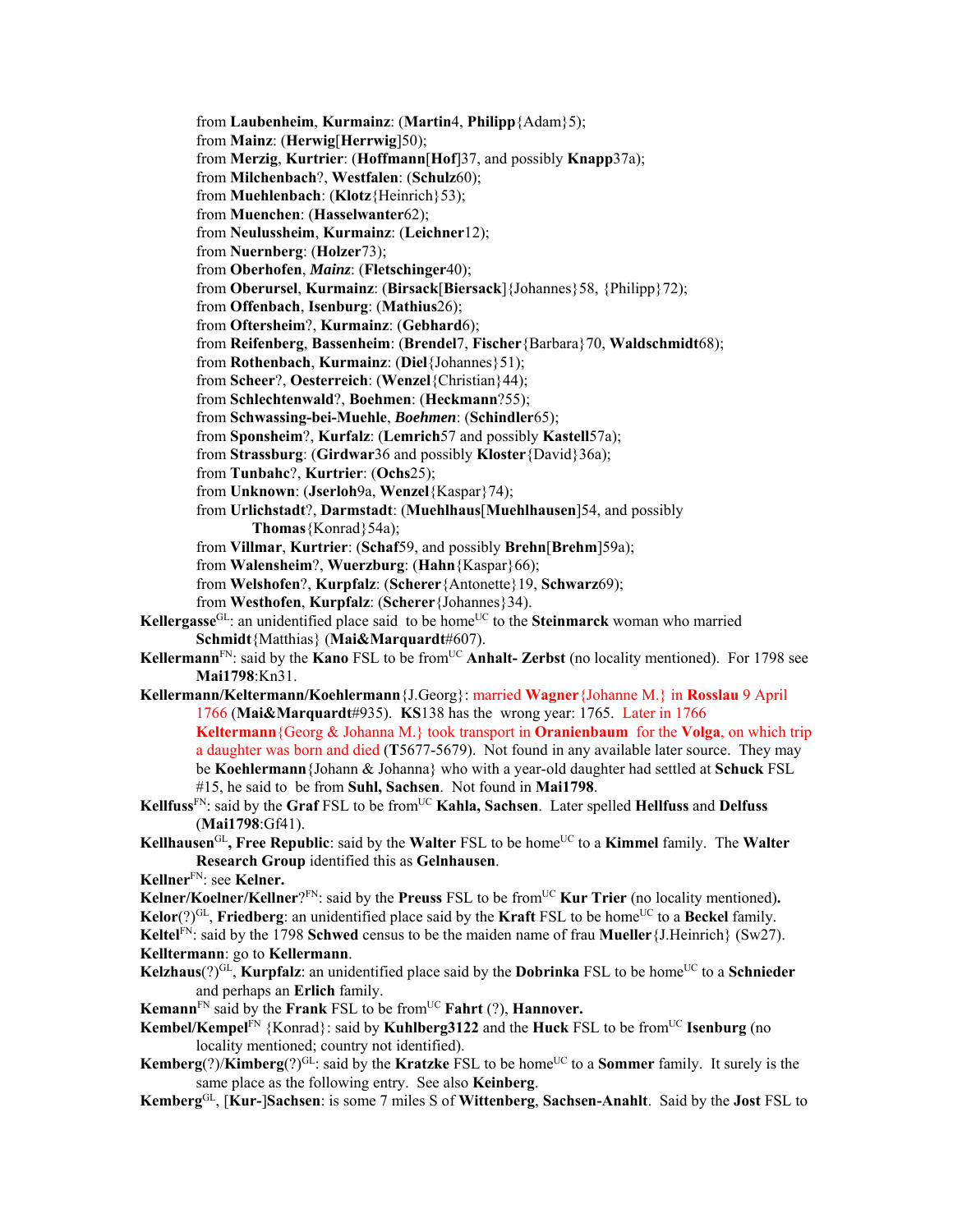be home<sup>UC</sup> to a **Hein** family. Said by the **Lauwe** FSL to be home<sup>UC</sup> to a **Richter** family.

- Kemel, [Katzenelnbogen County, Hessen-Kassel Landgr.]: said by the Susannental FSL to be home<sup>UC</sup> to a **Keil** family. Kuhlberg said this was in **Hessen**.
- **Kemel**, [**Katzenelnbogen County, Hessen-Kassel Landgr.**]: is 18 km NW of **Weisbaden** city and was said by the **Susannental** FSL to be home<sup>UC</sup> to **Schmidt**{Franz C, J.Peter, and J.Heinrich} families.
- Kemer/Kaemmerer<sup>FN</sup>(Lorentz): from<sup>UC</sup> Mainz married Voelcker {Catharina} 1 March 1766 (**Mai&Marquardt**#357). By 25 May 1767 with his **Heinz** wife {Katharina} age 28, and 2 **Heinz** orphans, {Franziskus} 13 & (Magdalena} 10, children of the deceased {Johannes}, he had settled at **Goebel** FSL #40, said to be fromUC **Grosserlach, Kurmainz**. Later spelled **Kaemmerer** (**Mai1798**:Gb66).
- **Kemergel**{Clara}: fromUC **Muenster**, **Riedesel** [**Barony**] married **Breninger**{Johannes} in **Friedberg** 9 April 1766 (**Mai&Marquardt**#309). Not found in **KS**. Arrived in **Russia** 4 July 1766 (**Kulberg**2027). Not found in **T**, in any published FSL, or in **Mai1798**.
- **Kemet**FN: said by the 1816 **Glueckstal** census (**KS**:671, 674, 327) to be from **Ehrstaedt**, **Sinsheim** [**Amt**], **Baden**. Using **FHL**(1,189,149), the **GCRA** verified this origin, and that his wife had been a **Stahl**. See the **GCRA** book for more details. Also spelled **Kemmet**, **Kimets** and **Kimmels**  (**KS**:329).
- **Keminisch**: see **Gemmingen Knight's Holding**.
- **Kemmel**FN: see **Kimmel**.
- **Kemmer**FN: see **Kaemmer**.
- **Kemmer**: go to **Kaemmerer**.
- **Kemmerer**: go to **Kaemmerer**.
- **Kemmerzell**FN: see **Kammerzell**.
- **Kemmet**FN: see **Kemet**.
- **Kempel**<sup>FN</sup>: three families said by the **Moor** FSL to be from<sup>UC</sup> **Isenburg** (no locality mentioned). The family name was spelled **Kembel** and one wife's maiden name was given as **Michel** in 1798 (**Mai1798**:Mo38,29).
- **Kempel**FN **also** see **Kembel.**
- **Kempf**FN: said by the **Preuss** FSL to be fromUC **Oberhoechstadt**, **Mainz**.
- **Kempf**: also see **Kaempf**.
- **Kempten**GL: see **Kempton**.
- **Kempton**GL, **Kurmainz**: is likely **Kempten**, just barely NE of **Bingen**-am-Rhein, and said by the **Keller** FSL to be home<sup>UC</sup> to **Bleitz** ${Peter}$ ,  ${Adam}$  families.
- **Kempten**GL**, Schwaben**: this city is some 52 miles SW of **Augsburg, Bavaria** and said by the **Boaro** FSL to be home<sup>UC</sup> to a **Gindlein**? family.
- **Kenaer**FN, see **Kerner**.
- **Kensch**{Wendel}: was a god father at the 13 Oct 1765 **Luebeck** baptism of a daughter of **Krus**{E.Dorothea} and **Weymer**{J. Heinrich} (**Mai&Marquardt**#1345).
- **Kenel/Kenets**{A.Catharina}: daughter of {J.Georg} from<sup>UC</sup> **Walerode** on 18 August 1766 in **Schlitz** married **Bindewald**<sup>FN</sup>{Johannes} son of the late {Johannes} from<sup>UC</sup> Meiches
	- (**Mai&Marquardt**#742, **KS**165a). Not listed in **Kulberg** or in **T**. ByAugust 1767 they were settled in **Boaro** FSL #130. Also spelled **Bindewald** in 1798 when her maiden name is given, probably mistakenly, as **Rael** (**Mai1798**: Mn33), also see Bs27 in 1798.
- **Kener**FN: said by the **Herzog** FSL to be fromUC **Roding,** [**Kur**-]**Bayern**. Later spelled **Kenner** and his wife's maiden name is given as **Erlich** (**Mai1798**:Hr20).

**Kener**FN: the **Norka** FSL says this servant was living in a **Helzer** household from **Hessen**.

- **Kenets**: see **Kenel**.
- Kengi?<sup>GL</sup>, Holstein: an unidentified place said by the Enders FSL to be home<sup>UC</sup> to a Brant family and possibly to a **Kelchner** family.
- **Kengott** FN: listed by the 1816 **Glueckstal** census (**KS**:672) as frau **Fischer** without origin; the **GCRA** proved her origin in **Reutlingen**, **Reutlingen** [**Amt**], **Wuerttemberg**, using **FHL** 1,596,075; see their book for detail.
- Kenner<sup>FN</sup>: said by the Bettinger FSL to be from<sup>UC</sup> Nussdorf. For 1798 perhaps see Mai1798:Hr20 and/or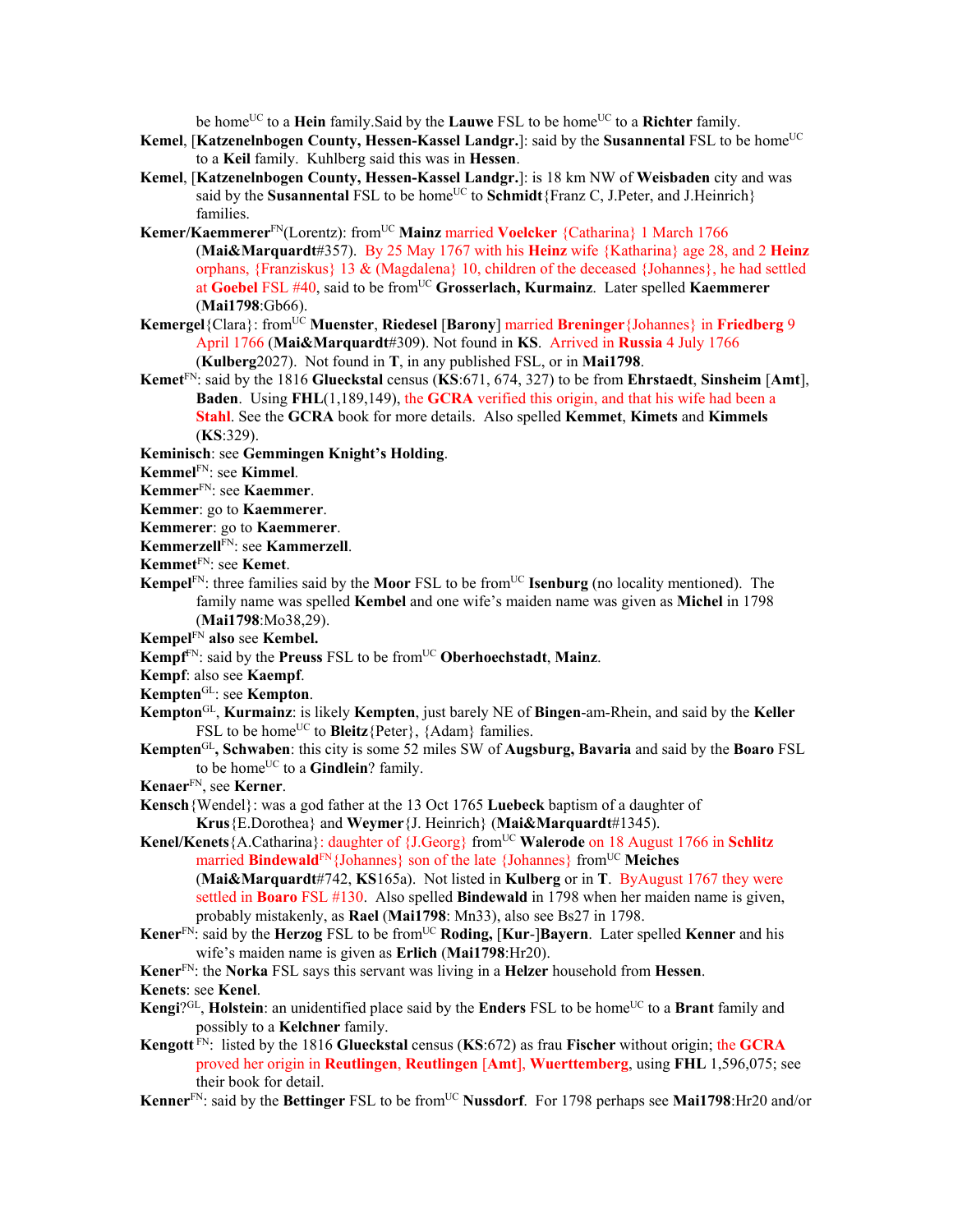Mt44??

**Kenner**FN: not found in an FSL but was in the 1775 **Grimm** census #78. For 1798 see **Mai1798**:Gm167). **Kenner**FN: also see **Kener** and **Kerner**.

**KennerKnecht**: see **Kinderknecht**.

**Kensch**{Wendel}: was a god father at the 13 Oct 1765 **Luebeck** baptism of a daughter of **Krus**{E.Dorothea} and **Weymer**{J. Heinrich} (**Mai&Marquardt**#1345). No further information.

- Kent{Bernhard}: KS:82 and 136 say this Catholic party of 2 was from<sup>UC</sup> Luettich(spelling?) and in 1764 was sent on to the **Saratov** area as part of the group of colonists transported under the command of Captain Paykul and Cornet Rehbinder. I have not found them in any published FSL.
- **Kentzker/Keuzker**{M.Louise} married **Minderlein**{J.Samuel} in **Rosslau** 3 July 1766
	- (**Mai&Marquardt**#1040). **KS**138 has **Keuzker**. **KS**146 &138 have the wrong year 1765. On 12 Sept 1766 {Johann & Louisa} with 2 children in **Oranienbaum** took transport for the **Volga**  (**Kulberg**6132). Not found in any later source.
- **Kenzingen**?GL, **Britzgau** [i.e. **Breisgau**]: is 14 miles NNW of **Freiburg** city, and said by the **Brabander** FSL (#58) to be home<sup>UC</sup> to **Huck** {Jacob}. According to Pleve (**Brabender** FSL (#58), **Kuhlberg** [mistakenly] said that this was in **Ungarn**.
- **Kenzingen**, **Britzgau** district, **Hungary**: said to be home to **Huck**{Jacob} who married **Distler**{Catharina} in **Woerd** on 25 April 1766 (**Mai&Marquardt** #776).
- **Keuzker**: go to **Kentzker**.
- **Kepa**, **Warschau Duchy**: the **GCRA** says it has now been incorporated with **Warsaw** city and was associated with a **Weber** family in 1807.
- **Kepel**FN: listed by the 1816 **Kassel** census (#114) as missing with no origin given.
- **Kepler**? FN: said by the 1798 census to be the maiden name of **Streb/Schreb**'s wife (**Mai1798**:Db12)..
- **Kepp**/**Koeppen**FN{Gottfried}: Lutheran fromUC **Friedeberg**, having earlier been in **Brandenburg**ian lands in **Prussia**, he arrived at **Schleswig city, Schleswig Royal Duchy** in May 1761. During 1763 he, his wife {Maria} and 2 children were freed to leave **Denmark** (**EEE** p.484). By July 1765 they had settled in **Fischer** FSL #20 which said he was from<sup>UC</sup> **Berboe. Polen** and sais his frau was fromUC **Lanzberg**?, **Brandenburg**. I could not find this family in the 1798 censuses.

**Kerbel**FN: see **Kerber**.

- **Kerber**<sup>FN</sup>{A.Katharina}: said by the **Grimm** FSL to be from<sup>UC</sup> **Durlach** (no locality mentioned). Later spelled **Kerbel**.
- **Kerber/Koeber**FN{J.Juergen/Georg}: Lutheran, from **Michelstadt, Erbach County**, arrived at **Fridericia, Juetland Royal Province** in Oct 1760. In April 1763 withhis **Morgantha** wife {A.Catharina} and a daughter he was given permission to leave **Denmark**. Before 1775 they had settled in **Schilling** (1775 census #20). Their children were still in **Schilling** in 1798, especially **Mai1798**:Sg8.

**Kerber**FN: also see **Coerber**.

- **Kerbs**FN: said by the **Holstein** FSL to be fromUC **Frohburg, Sachsen**.
- **Kercher**FN: listed by the 1858 **Neudorf** census (#249) with no origin. The **GCRA** did no treat this family.,
- **Kerchner**FN: not found in an FSL but was in the 1775 **Grimm** census #50. Spelled **Kirchner** in 1798 (**Mai1798**:Gm12 and 58).
- **Kerebach**?<sup>GL</sup>: an unidentified place said by the **Boregard** FSL to be home<sup>UC</sup> to the **Heck**? family. The 1798 **Boregard** census gives the wife's maiden name as **Jordan** (**Mai1798**:Bb28).
- **Kereker**{Georg}: **KS**:82 and 138 say this party of 4 was from<sup>UC</sup> **Stockholm** and in 1764 was sent on to the **Saratov** area as part of the group of colonists transported under the command of Captain Paykul and Cornet Rehbinder. I have not found them in any published FSL.
- **Kergbolan**(?), **Nassau**: an unidentified place said by the **Kratzke** FSL to be home<sup>UC</sup> to a **Gross** family.
- **Kergieberber**GL, **Loewenstein** [**County**]: an unidentified place said by the the **Shcherbakovka** FSL

(Mai&Marquardt#556 verson) to be home<sup>UC</sup> to a Wassenmueller. Gieg1 says that Habitzheim must have been his home<sup>UC</sup>.

**Kergieberber**GL: also see **Kirchberg**.

**Kerl**FN: see **Carl**.

**Kermicke**FN: see **Kermigk**.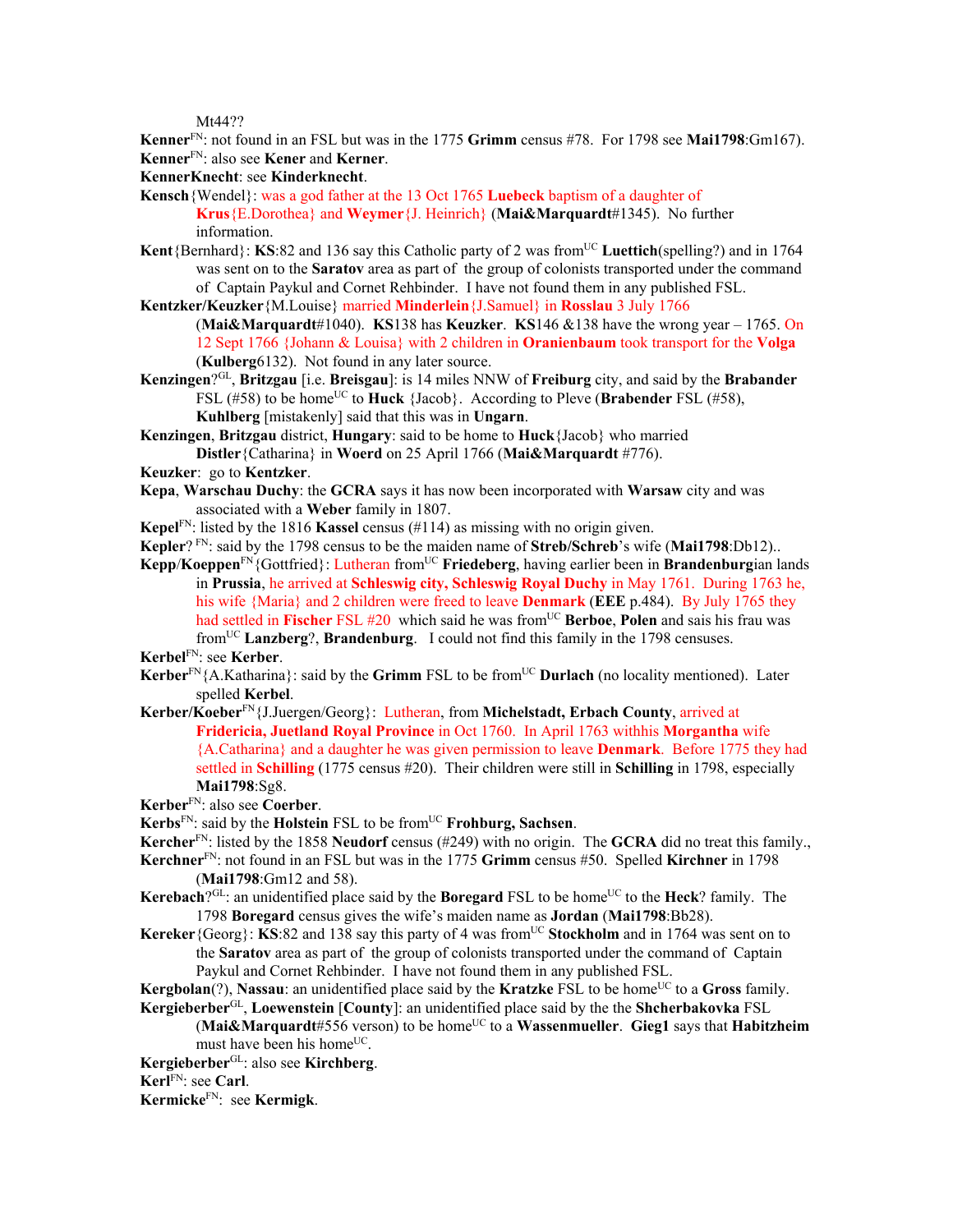- Kermigk/Kermicke/Kernicke/Keremin<sup>FN</sup>{Christoph}: said by the Urbach FSL #49 to be from<sup>UC</sup> **Retzau**, [**Anhalt**-]**Dessau** [**Principality**]. Spelled **Kermin**? In 1770 (**Mai1798**:Mv1770). **Anhalt-Dessau** records said he was born in **Retzau** and left for Russia from either **Siebenhausen**  or **Sollnitz** (**Mai&Marquardt**#1099). In 1766 in **Rosslau** he married **Seidenzahl**{Marg.} (**Mai&Marquardt**#993).
- **Kermigk** FN: his wife was said by the **Urbach** FSL #49 to be fromUC **Giebenhausen**[sic for **Siebenhausen**]-**bei**-**Retzau**, [**Anhalt**-**Dessau Principality**]. At marriage in 1766 in **Rosslau** her maiden name was given as **Seidenzahl** (**Mai&Marquardt**#993).
- **Kermin**FN: in 1766 in Rosslau she married **Wagner**{Sigmund} (**Mai&Marquardt**#1010); by 1768 the couple was in **Urbach**.
- **Kermin/Korn**{A.Eleonore}: married **Wagner**{Siegmund} 12 June 1766 in **Rosslau**  (**Mai&Marquardt**#1010). **KS**138 has **Korn** and the wrong year: 1765. Not found in **Kulberg**  or in T. By 13 July 1767 this couple had settled at **Urbach** FSL #3, he said to be from **Luedershausen-bei-Artlenburg**. For 1798 see **Mai1798**:Ur10.
- **Kermin**?FN: also see **Kermigk**.
- **Kern**{Michael & Maria}: step-children of **Schleuger**{Heinrich} whose wife was {Elisabeth} (**Balzer** FSL #99a & 99).
- **Kern**<sup>FN</sup>{Peter}: said by the **Brabander** FSL #2 to be from<sup>UC</sup> **Stroumbach**?, **Wuerzburg** [Bishopric]. For 1798 see **Mai1798**:Bn28.
- **Kern**<sup>FN</sup>{Georg}: said by 9<sup>th</sup> entry in the Stumpp supplement to the **Dietel** FSL to be from<sup>UC</sup> **Pfalz** (no locality indicated). For 1798 see **Mai1798**:Dt9, 32, Br17.
- **Kern/Kerne**FN{Johannes}: said by the **Goebel** FSL #35 to be fromUC **Schotten, Darmstadt**. Later spelled **Kerne** (**Mai1798**:Gb67).
- Kern {Margaretha}: was the wife of **Reiher** {Johannes} Catholic of<sup>UC</sup> Neuweiler, Lothringen (Goebel FSL #37).
- **Kern**FN{Katharina}: said by the **Hildmann** FSL #30a to be a widow in the **Amrhein** household.
- **Kern**FN{A.Christina} according to a **Luebeck** ML this woman married **Mueller**{Jonas} 25 Aug 1766 (**Mai&Marquardt**#213). By 17 Aug 1767 this couple with a 5 day-old daughter had settled at **Kano #**37, he said to be from **Ebergoetzen**.
- **Kern**FN: the **GCRA** believes this woman who is frau **Knapp** in the 1816 **Kassel** census (#75) may have come fromUC **Fischbach**, **Lemberg**, **Pirmasens** [**Amt**], **Rheinpfalz**. See their book for more.
- Kern<sup>FN</sup>{J.Caspar}: Lutheran, from<sup>UC</sup> the **Hannoverian area having later lived on Bandenburgian arable** land, arrived at **Flensburg, Schleswig Royal** in May 1762. In April 1765 with his wife {Dorothea Catharina} and 2 children he was given permission to leave **Denmark**. Later they were registered in the church books of **Neu-Saratowka** colony near **St. Petersburg** (**EEE** p.471).
- **Kern**<sup>FN</sup>{Heinrich}: said by the **Norka** FSL #146 to be from<sup>UC</sup> **Hessen** (no locality mentioned). For 1798 see **Mai1798**:Nr20, 187 and 5.
- **Kern**FN{Louisa}: the 1798 **Norka** census gives this as the maiden name of the wife of an Isenburger **Dinges**{Johannes} (**Mai1798**:Nr181).
- **Kern**FN{Cuniginde}: the 1798 **Norka** census gives this as the maiden name of the wife of **Giebelhaus**{Geog} (**Mai1798**:Nr5).
- **Kern**FN{Cuniginde}: the 1798 **Norka** census gives this as the maiden name of the wife of **Amer/Hammer**{Heinrich} (**Mai1798**:Nr187).
- **Kern**<sup>FN</sup>{Bartholomaeus}: said by the **Seelmann** FSL to be from<sup>UC</sup> **Triberg**, **Schwarzwald**. I did not locate them or any descendants in **Mai1798**.
- **Kern** {Baltasar}: said by Recruiter Beauregard's list to have been from<sup>UC</sup> **Wohlau** (Lk11). Not found in any FSL and I could not find them or any likely descendant associated with any **Volga** colony.
- **Kern**{Conrad/Konrad}: married **Peter**{M.Amalia} 29 July 1766 in **Luebeck** (**Mai&Marquardt**#121). **KS**138 has {Konrad} & {Martha Amalie}. **Die Luebecker Traulisten** has {Konrad}. He, wife {Emilia} and 5 children arrived in **Russia** 13 Sept 1766, he said to be fromUC **Pfalz** (**Kulberg**5903). Not found in any later source.
- **Kern**{J.Heinrich}: **KS**138 says he was from **Niederaula** near **Hersfeld**. Not found in any available source.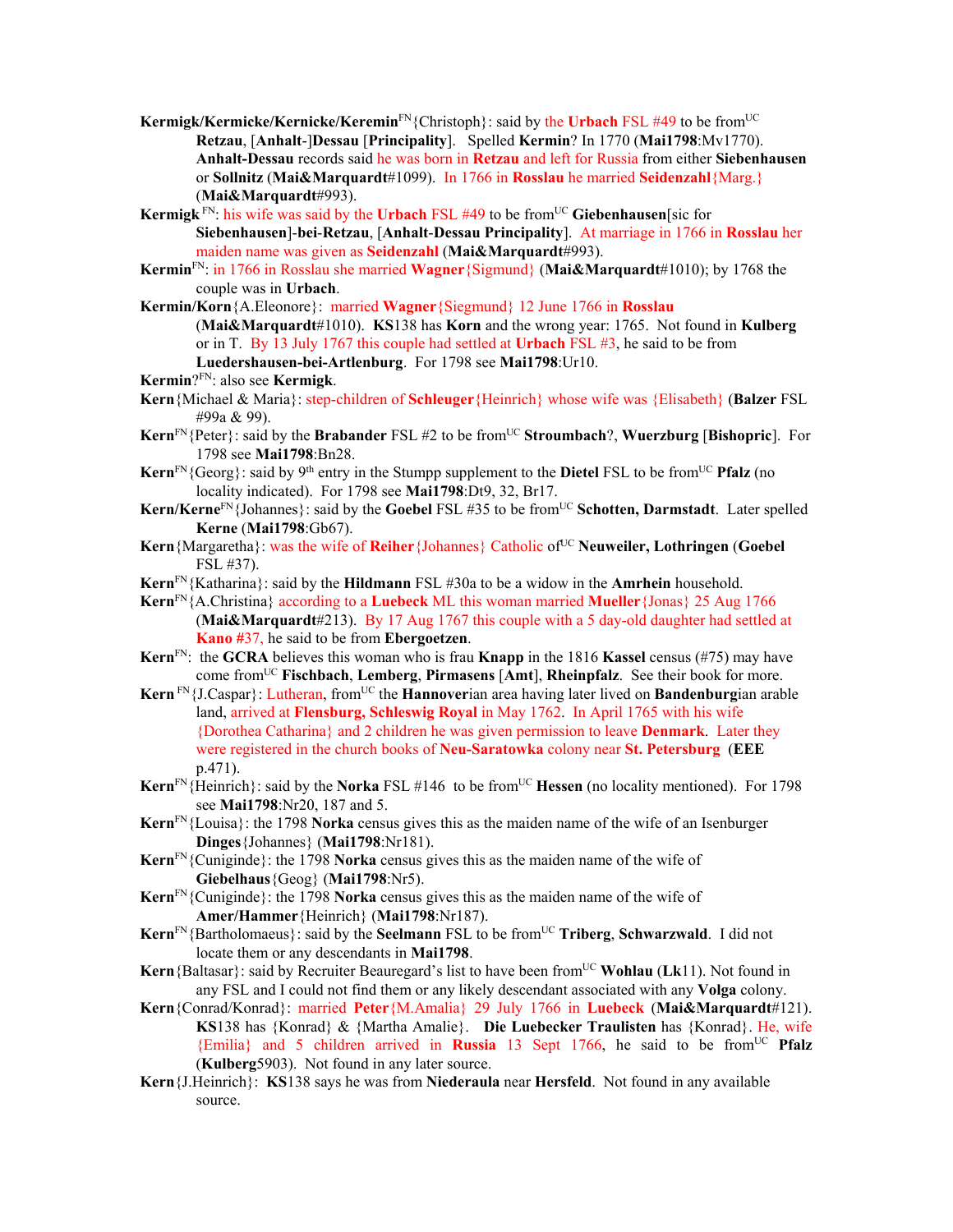**Kernbach**GL, [**Hessen-Kassel Landgraviate**]: is some 6 miles NW of **Marburg-an-der-Lahn**, and said by the **Paulskaya** FSL to be home<sup>UC</sup> to a **Mai** family.

**Kernberg**?, **Hezogtum Wuerttemberg**: an unidentified place said by the **Rosenheim** FSL to be home<sup>UC</sup> to **Rabensterk** or **Rebernstern** family.

- Kerner<sup>FN</sup>: said by the **Boregard** FSL to be from<sup>UC</sup> Delchenburg?. Spelled Koerner in 1798 (**Mai1798**:Ka34).
- **Kerner**<sup>FN</sup>: said by the **Hildmann** FSL to be from<sup>UC</sup> Leipa, Boehmen. Spelled **Koerner** in 1798 (**Mai1798**:Ld7).
- **Kerner/Kenaer/Kenner**<sup>FN</sup>: said by the **Kamenka** FSL to be from<sup>UC</sup> Wimmelbach/Wimelbach.
- **Kerner**FN: both the 1858 **Kassel** census (#227) and **KS**:328 said this family came fromUC **Ubstadt**, **Bruchsal** [**Amt**], **Baden**. Using **FHL**#1,336,992 the **GCRA** proved origin in **Maubach**, **Backnang** [**Amt**], **Wuerttemberg**. See their book for more. Better spelled **Koerner**.
- **Kerner**FN: said by the **Lauwe** FSL to be a step-son living in the **Schatz** household. This would imply that frau **Schatz** was formerly frau **Kerner**. In 1798 the family name was given as **Koerner** and **Geringer** (**Mai1798**:Lw8).
- **Kerner**{Peter}: a son of **Zeller**{Catharina} (**EEE** p.652). Was with his mother in **Denmark**, but has not been found in any published **Volga** FSL.
- **Kerner**: **KS**138 says he went to **Stahl**.
- **Kernicke**{Christoph Jeremias}: go to **Kermigk**.
- **Kerpche**?, **Gockelm**?: an unidentified place said by the **Dehler** FSL to be home<sup>UC</sup> to a **Kroneberger** family.
- **Kersary**(?)<sup>GL</sup>, **Nassau**: an unidentified place said by the **Bauer** FSL to be home<sup>UC</sup> to a **Schlund** family. It might be the place from which Schlund started his journey to Russia, but he evidently was born in **Obrigheim-bei-Gruenstadt**.
- **Kersbach**?, **Bamberg** [Bishopric]: said by the Leitsinger FSL to be home<sup>UC</sup> to Dedzor and Raab families. **Kersbach**, **Bamberg Bishopric** was 16 miles SSE of **Bamberg** city.

**Kerschbaum**FN: see **Kirschbaum.** 

- **Kerschvelt/Kerschwald/Kirschalt/Kirschfelt**[**Gersfeld**] GL**, Freie Adelprovinz der alten Ritter**: said by the **Walter** FSL to be homeUC to **Bartelmei**, **Bartolmei**, **Bartolomei**, **Burkhart**, **Kammerzell**, **Limpert**, **Ofman**, and **Streck** families. The **Buedingen** ML includes one of these men saying he was from **Gersfeld**. The **Walter Research Project** also has identified Kerschvelt as **Gersfeld, Hessen**.
- **Kerschwald**GL**, Freie Adelprovinz der alten Ritter**: Evidently a variation of **Kerschvelt**.
- **Kersdorf**<sup>GL</sup>: an unidentified place said by the **Neidermonjou** FSL to be home<sup>UC</sup> to a **Sittig** family. This probably is was 39 miles ESE of **Berlin** city centre, in **Kurbrandenburg**.
- Kerst {Johann+w}: Kulberg50 said they were<sup>UC</sup> from Schoeningen. Not found in T or in any published FSL
- **Kersten**: go to **Karst/Kersten**.
- **Kerster**<sup>FN:</sup> said by the **Warenburg** FSL to be from<sup>UC</sup> **Neustadt**, [**Kur-**]Sachsen. I could not find them in **Mai1798**.
- **Kerster**FN: also see **Gerstner**.
- **Kerstner**: go go **Gerstner**.
- **Kerting**{J.Christoph}: married **Berger**{Catharina Magdalena} in **Rosslau** on 16 June 1766

(**Mai&Marquardt**#1014 & **KS**138). Not found in **Kulberg**, **T** or in any published FSL. **Kertzinger**<sup>FN</sup>: according to the **Goebel** FSL this was the maiden name of **Ancre** (from<sup>UC</sup> **Danzig**)'s wife. **Kervel**(?)GL, **Kurpfalz**: an unidentified place said by the **Volmer** FSL to be home to a **Stohr** family.

- **Kervenheim**<sup>GL</sup>, Wuerzburg: an unidentified place said by the **Goebel** FSL to be home<sup>UC</sup> to **Popp** and **Regard** families. The only Kervenheim I can find is in **North Rhine-Westphalia**, some 27 miles SE of **Arnhem**.
- **Kerzenheim**GL, [**Nassau-Weilburg Principality**]: is some 12 miles SSW of **Alzey** city, and said by the **Paulskaya** FSL to be home<sup>UC</sup> to a **Heinrich** family. Said by the Recruiter Beauregard list (**Lk**107) to have been homeUC to the **Mueller**{J.Heinrich}family who may have been **Wittmann** first settlers.

**Kerne**FN: see **Kern**.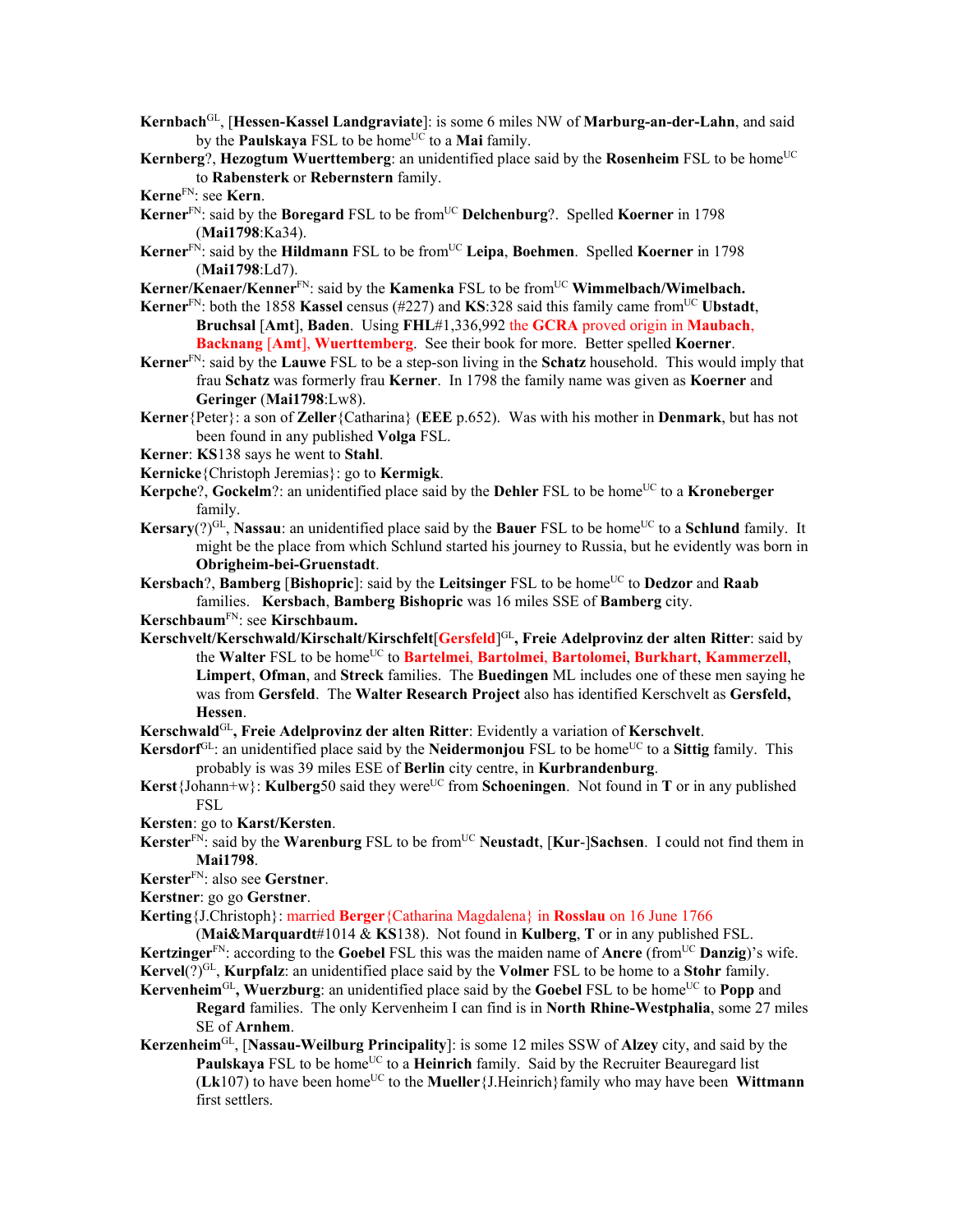**Kesbach**<sup>GL</sup>, **Franken**: an unidentified place said by the **Warenburg** FSL to be home<sup>UC</sup> to a **Fertig** family.

**Keserlank**FN: said by the **Neidermonjou** FSL to be fromUC **Altenfeld**. Spelled **Kesslering** and **Kessler** in 1798 (**Mai1798**: Hm03).

**Kesisch/Kefuescher**FN{Elisabeth}: married **Lutze**{Michael} in **Rosslau** 22 May 1766 (**Mai&Marquardt**#988 & **KS**144). **KS**138 has her name as **Kefuescher** and the date incorrectly as 1765. On 14 Sept 1766 **Lutz**{Michael & Elisabeth} with no children arrived in **Russia**, he said to be from **Nuernburg** (**Kulberg**5639). Not found in **T**. By 1767 **Lutz**, with wife {Susanna} and an infant was settled at **Frank** FSL #76, he said to be from **Nuernburg**. In 1798 **Lutz** and his **Wagner** wife {Christina} were living in **Frank** with 3 children (**Mai1798**:Fk07).

- **Keskel**? $F_N$ {Michael}: said by the **Boaro** FSL to be from<sup>UC</sup> Westerburg. I could find neither him nor his wife in any later Volga census.
- **Keskel/Kexel/Keksel**{Adam/J.Adam}FN: Corina **Hirt** using **LDS Film** #1340476 found he was a brother, or other near relative, of {J.Matthias} born about 1704 and married

**Grimmel/Kruemmel**{A.Maria} in **Westerburg** 12 Nov 1737. On 15 Sept 1766 with wife {Anna} and six children **Keksel** arrived in **Russia**, no origin suggested (**Kulberg**7267). By 17 Aug 1767 this **Keskel** couple with five children had settled at **Kano** FSL  $\#108$ , he said to be from<sup>UC</sup> **Westerburg**. Also by 17 Aug 1767 son {J.Matthias} and wife {Sophia} had settled at **Orlovskaya** FSL #36, he said to be from **Wetterburg**; and in 1783 he, wife {Barbara E.} & 5 children moved from **Meinhard** to **Kautz**, but they do no seem to be in the 1798 census there (**Mai1798**:Mv1657). Son {J.Christoph} married in 1772 and he  $\&$  wife {M.Margaretha}  $\& 5$ children were still living in **Hockerberg** in 1798 (**Mai1798**:Mv2126, Hb10). Son {J.Karl} in 1777 moved from **Hockerberg** to **Bettinger** where he still was in 1798 (**Mai1798**:Mv870, Bt45). Son {Georg Peter} moved from **Hockerberg** to **Kind** in 1780 where he still was in 1798 (**Mai1798**:Mv872, Kd14). Daughter {A.Margaretha} in 1775 went from **Hockerberg** to **Kind**  where she still was in 1798 (**Mai1798**:Mv869, Kd11).

- **Keskel/Kexel/Keksel**{Mathias/J.Matthias}FN: Corina **Hirt** using **LDS Film** #1340476 found he was born about 1702, married in **Westerburg** 15 Jan 1737 **Wengenroth**{Albertina} who had been baptized 4 Oct 1711 a daughter of {J.Georg} also in **Westerburg** where at least 9 children were born to them before she died there in 1766. On 15 Sept 1766 with seven children **Keksel** arrived in **Russia**, no origin suggested (**Kulberg**7267).By 17 Aug 1767 this **Keskel** widower with five children had settled at **Kano** FSL #109, he said to be from<sup>UC</sup> Westerburg; at roughly the same time he had a son who had settled at **Orlovskaya FSL** #36 and another at **Nieder Monjou** FSL #181. Apparently {J.Matthias} and his son {Wilhelm Anthon} had died prior to the 1798 census. In 1772 son {J.Christoph} married in **Hockerberg** (no available FSL) and was still living there in 1798 (**Mai1798**:Mv2126, Hb10). I have found no information regarding son {J.Friedrich} after the **Kano** FSL. By 1798 son {J.Heinrich} has married and died, and his widow and children, including a recently married son are, living in **Boaro (Mai1798**:Mv587, Bx31). In 1785 son {J.Adam} moved from **Kano** to **Fischer** where he still was living in 1798 (**Mai1798**:Mv307, Fs05). In 1773 daughter {M.Katharina} moved from **Kano** to **Meinhard** where she married and ws still living in 1798 (**Mai1798**:Mv282, Mn06).
- **Keskel**FN{J.Friedrich}: said (no locality mentioned) by the **Neidermonjou** FSL to be from<sup>UC</sup> **Insterburg**?. I could not find this man nor his descendants in the 1798 censuses.
- Keskel?<sup>FN</sup>{J.Mattias}: said by the **Orlovskaya** FSL to be from<sup>UC</sup> Wetterburg. ). I could not find this family in the 1798 censuses.
- **Kesler**: go to **Keszler**.

**Kesner**<sup>FN</sup>: said by the **Pfeiffer** FSL to be from<sup>UC</sup> **Wuerzburg** no locality indicated.

- **Kess**?FN: said by the **Kraft** FSL to be fromUC **Kestrich**.
- **Kess**FN: also see **Kaes**.
- **Kessel**<sup>FN</sup>: said (no locality mentioned) by the **Neidermonjou** FSL to be from<sup>UC</sup> Luebeck. I could not find this family in the 1798 censuses.
- **Kessel**{Gerdraut}: fromUC **Lydecken** married **Weitzel**{Christoph} 24 May 1766 in **Buedingen** (**Mai & Marquardt** #662 & **KS**138). On 28 Aug 1766 **Wenzel**{Christoph & Gertruda} with no children arrived in **Russia**, he said to be from **Isenburg** (**Kulberg**5169). Later in 1766 {Christoph & Gerdruta} took transport from **Oranienbaum** to **Saratov**, during which trip he died (**T**17-18).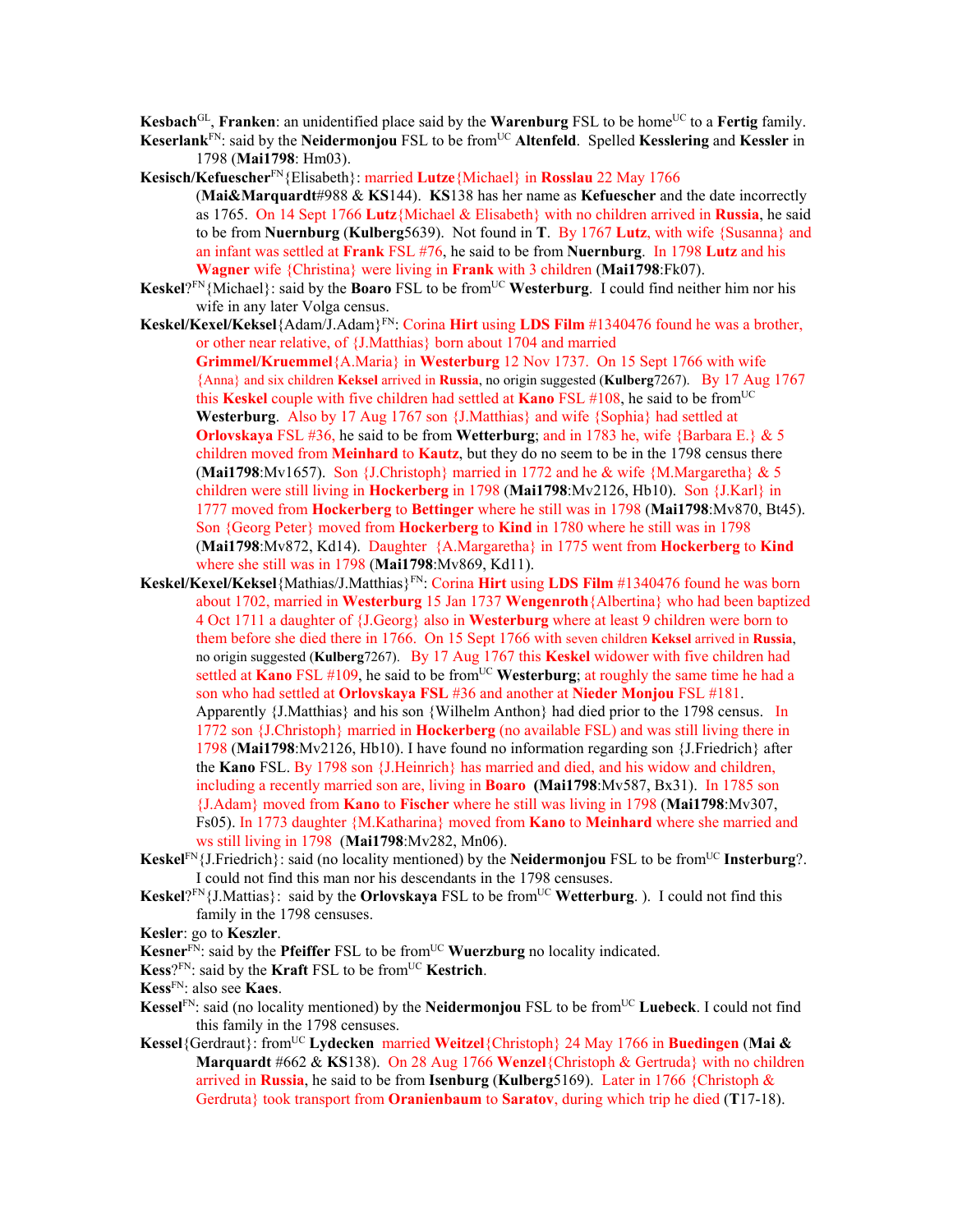**Ruth Schultz** found this widow listed in the **Norka** FSL #178 as the then wife of **Kuch**{Lorenz}, in the 1775 **Norka** census #194 as wife of **Kunz**{Lorenz}, and in the 1798 census #204 as the wife of **Kuhn**{Lorenz} (**Mai1798**:Nr204).

**Kesselbach**GL: see **Kisi**.

- **Kesselring**<sup>FN</sup>: said by the **Neidermonjou** FSL to be from<sup>UC</sup> Orb. I could not find this man in the 1798 censuses.
- **Kesselmuehle**GL: see **Ketzeman** and **Kessemich**.
- **Kessemich**?<sup>GL</sup>: an unidentified place said by the **Neidermonjou** FSL to be home<sup>UC</sup> to a **Klotzbach** family. This may be Kessenich, some 21 miles NNE of **Maastricht** city or a neighborhood must S of **Bonn** city. There apparently was a **Kesselmuehle** not far from Katzenelnbogen and Klingelbach in **Katzenelbogen County**, which in turn was a subsidiary of **Hessen-Kassel Landgraviate**.
- **Kessenhausen**?, [Kur-]Trier: an unidentified place said by the Dehler FSL to be home<sup>UC</sup> to a Lintze family.
- **Kessler**{J.Stephan}: see **Kesslering**{J.Stephan} of **Biberstein** and **Luzern**.
- **Kessler** FN{Heinrich, Jakob, Peter}: incorrectly listed as coming to **Glueckstal** from<sup>UC</sup> **Roetzweiler**, **Birkenfeld** [**Amt**] by **KS**:328, incorrectly in the 1816 **Glueckstal** census (**KS**:671, 674) as **Keller** fromUC **Leimersheim**, **Germersheim** [**Amt**], **Pfalz**, and incorrectly by **KS**:327 as **Keller**  fromUC **Mothern, Seltz** [**Amt**], **Elsass**. Using FHL(1,457,590) the **GCRA** proved origin in **Lohnsfeld**, **Kaiserslautern** [**Amt**], **Rheinpfalz**. The **GCRA** also found evidence that the family came through **South Prussia** sometime between 1801 and 1808. See their book for more detail.
- **Kessler**<sup>FN</sup>: said by the **Kamenka** FSL to be from<sup>UC</sup> **Koenigshofen.**
- **Kessler**<sup>FN</sup>: said by the **Louis** FSL to be from<sup>UC</sup> **Schwaben**, while his wife was said to be from<sup>UC</sup> **Saargemuend, Lothringen**. In 1798 her maiden name was given as **Lich** (**Mai1798**:Ls52).
- **Kessler**FN: the 1798 **Mariental** census gives this as the maiden name of Frau **Mueller** (**Mai1798**:Mt80). According to the **Mariental** FSL she was from<sup>UC</sup> Busendorf, Frankreich and her first husband was a **Risch**.
- **Kessler**<sup>FN</sup>: said by the **Norka** FSL to be from<sup>UC</sup> **Hessen** (no locality mentioned).
- **Kessler**<sup>FN</sup>: said by the **Ober-Monjou** FSL to be from<sup>UC</sup> **Neukirchen**, [**Nassau-Weilburg Principality**]. For 1798 see **Mai1798**:Om73, Lz14, Sn46.
- **Kessler**FN: said by the **Orlovskaya** FSL to be fromUC **Zoellnitz**. The family name was spelled **Kissler** in 1798 (**Mai1798**:Or41).

**Kessler**<sup>FN</sup>: said by the **Warenburg** FSL to be from<sup>UC</sup> **Schmiedeberg**. I could not find them in **Mai1798**.

- **Kessler/Keszler**: **Anhalt-Dessau** archival records report that she was wife to **Schwartzkopf**{Christoph} who left **Dessau** for **Russia** in 1766 (**Mai&Marquardt**#1156). **KS**157 has {Christian} and **Kessler**. Not found in any later source.
- **Keszler/Kessler/Kesler**{Heinrich}: **Anhalt-Dessau** archival records say he was from **Sollnitz** and left for **Russia** with a wife and 3 children **(Mai&Marquardt**#1100 & **KS**132). On 4 July 1766 **Kessler** arrived in Russia with wife {Dorothea} and one child, he said to be from<sup>UC</sup> Dessau (**Kulberg**1278).Later in 1766 this **Kesler** couple with one child took transport in **Oranienbaim**  for the **Volga (T**5392-5394). **KS**138 has **Kessler** and fromUC **Sollnitz** to **Dehler**. Not found in any published FSL
- **Kessler: KS138 says he was from<sup>UC</sup> Retzau, Dessau**. Not identified in any other source.
- **Kessler**FN: also see **Hessler**, **Keszler** and **Keserlank**.
- **Kesslering** {J.Stephan}: said by the Recruiter Beauregard's list to have been from<sup>UC</sup> Suhl, [Kursachsen] and to have moved to **Biberstein** in 1768 (**Lk**148), which if he made it should make him a **Biberstein** first settler. For 1767 see **T**1213. Spelled **Kessler** in 1798 (**Mai1798**:Lz14).
- **Kesslering**FN: also see **Keserlank**.
- **Kesten/***Kist*{**Heinrich**+w+3kids}: **Kulberg**4 said they were from<sup>UC</sup> Nassau-Saarbruecken and went to **Lavonia**.
- **Kesten**: an unidentifed place said by **Kulberg**40 to be home<sup>UC</sup> to **Paul**{Johann+w}.
- **Kestenhof**?GL: an unidentified place said by the **Brabander** FSL to be home<sup>UC</sup> to a **Weber**{Peter} family.
- **Kestle**?/*Gerstle***<sup>FN</sup>**{Johannes}: Danish records say this man left<sup>UC</sup> Wuerttemberg arriving at **Flensburg**, **Schleswig Royal Duchy** in April 1762; he, his wife **Scheible**{A.Maria}, and 2 offspring lived at #6 in Colony T4 "Sophienthal", Todern Amt; a son was born to them in **Brauderup, Tondern**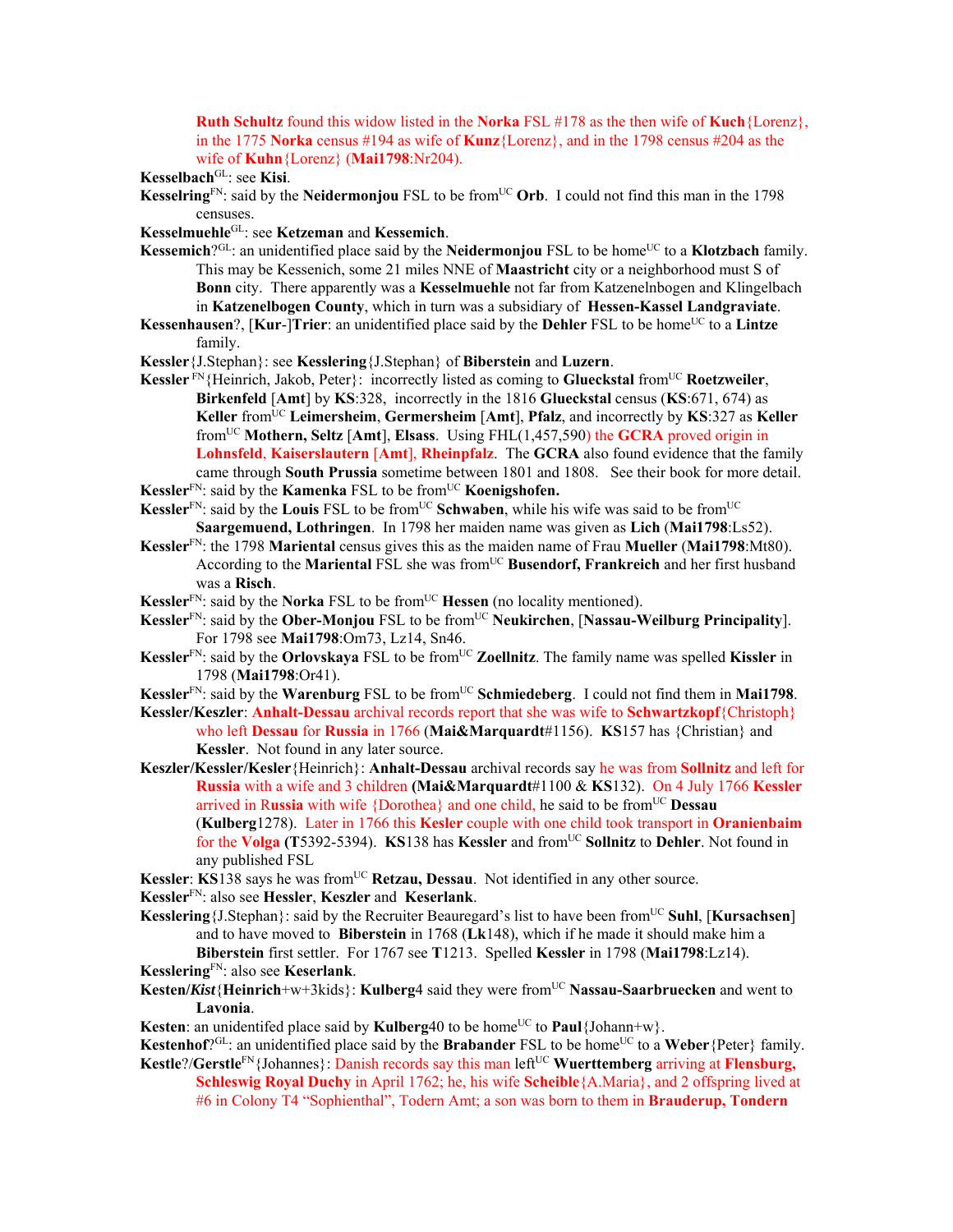**Amt** in March 1764; finally they deserted **Denmark** in May 1765 immigrating to **Russia** (**EEE**

p.415, for more see that). Said by the **Doenhof** FSL #44 to be from<sup>UC</sup> Wuerttemberg (no locality mentioned).

- **Kestrich**<sup>GL</sup>: said by the **Kraft** FSL to be home<sup>UC</sup> to a **Kess**? family. This surely is the same place as the next entry.
- Kestrich<sup>GL</sup>, Hessen-Darmstadt: is some 23 miles NW of **Fulda**, and said by the **Frank** FSL to be home<sup>UC</sup> to a **Schaefer** family. The **Buedingen** ML spells it **Koestrich** and another source says it is near **Alsfeld** (**Mai&Marquardt**#352). **KS**147 also says it was near **Alsfeld**.
- **Keszi**GL: see **Bulkess**.
- **Keszler**: go to **Kessler**.
- **Keteke**FN: said by the **Jost** FSL to be the betrothed of Herr **Schleicher** and living in his household. I could not find the Keteke family name in the 1798 Volga censuses.
- **Keter**FN: see **Ketter**.
- **Ketich**FN: see **Goettich** and **Grosch.**
- **Kettenbach**?<sup>GL</sup>: an unidentified place said by the **Paulskaya** FSL to be home<sup>UC</sup> to a **Bunder** family. Kuhlberg said this was in **Runkel**.

**Kettenbach,** [**Katzenelnbogen Co**], **Hesse-Kassel**: is some 13 miles NNW of **Wiesbaden** city, and said by the **Keller** FSL to be home<sup>UC</sup> to a **Burgholz** family.

- **Kettenheim**GL: see **Kottenheim**.
- **Ketter/Keter** FN: said by the **Kano** FSL to be from<sup>UC</sup> **Friedland**. Spelled **Keter**? in 1798 and the wife's maiden name was give as **Los** (**Mai1798**:Zr09). Not found in **KS**.
- **Ketter**FN{M.Elisabeth: according a **Friedberg** ML she was fromUC **Schwalbach** and in 1766 married a **Rothhermel** man (**Mai&Marsquardt**#315).
- **Ketterling**FN: said by the **Kassel** 1816 census and **KS**:328 to be from **Doerrenbach** [**Amt**], **Bergzabern** [**Oberamt**], **Pfalz**. Proved by the **GCRA** to be from **Oberrotterbach** in that Amt.
- **Ketternschwalbach**, **Nassau-Usingen** [**Principality**]: is 22 km NNW of **Weisbaden** city and was said by the **Straub** FSL to be home<sup>UC</sup> to the **Baecker**{Matthias} and **Mueller**{Friedrich} families, and possibly **Heller** and **Steinmetz** families as well.
- **Kettler**<sup>FN</sup>: said by the **Kamenka** FSL to be from<sup>UC</sup> **Schweiz**.
- **Kettler** FN: said by the 1816 **Neudorf** census (#116) to be from the **Warsaw Duchy** and listed by **KS**:328 with no origin. The **GCRA** believes they were from **West Prussia** but have been unable to prove where. Also spelled **Kittler**. See the **GCRA** book for a bit more.
- **Kettler**FN: also see **Kittler**.
- **Kettwig**GL, [**Werden Imperial Abbey**]: is some 6 miles SW of **Essen** city, and was said by the **Boregard** FSL to be home<sup>UC</sup> to the **Doenhof** family.
- Ketzeman<sup>?GL</sup>: an unidentified place said by the **Phillipsfeld** FSL to home<sup>UC</sup> to a Goebel family. I could not find this place in the Germanies. Also see **Kessemich**. There apparently was a **Kesselmuehle** not far from Katzenelnbogen and Klingelbach in **Katzenelbogen County**, a subsidiary of **Hessen-Kassel Landgraviate**.
- **Ketzeman**? an unidentified place said by the **Phillipsfeld** FSL to home<sup>UC</sup> to a **Klotzbach** family. I could not find this place in the Germanies. Kuhlberg said this was in **Hessen**.
- **Keuerleber**FN: using **FHL**#1055,844 the **GCRA** proved that the home of the parents of a woman who married a **Schaible** in **Glueckstal** was **Kirchheim-am-Neckar**, **Heilbronn** or **Besigheim** [**Amt**], [**Ludwigsburg Oberamt**], **Wuerttemberg**. Also spelled **Kaierleber**.

## **Keuzker**: go to **Kentzker**.

**Kevelia/Kewel**?{Peter}: died before the FSL was organized, by that time his widow {Elisabeth} had remarried to **Schiper/Schipper**{Michael} **Stahl-am-Karaman** FSL (#40 and 40a). {Elisabeth very likely was from<sup>UC</sup> **Dienheim** like her reported 2<sup>nd</sup> husband was said to be.

## **Kewel**: see **Kevelia**.

**Kexel**: go to **Keskel**.

- Keyeserborg<sup>FN</sup>{A.Margaretha}: from<sup>UC</sup> the **Darmstadt Landgraviate** she married 10 June 1766 **Walter**{J<sub>Joost}</sub> from<sup>UC</sup> the **Wetterau** (Mai&Marquardt#242). They then moved to **Paulskaya**.
- **Keyser**FN{Dorothea}: fromUC **Eckenshausen** in **Luebeck** she on 17 May 1766 married **Mueller**